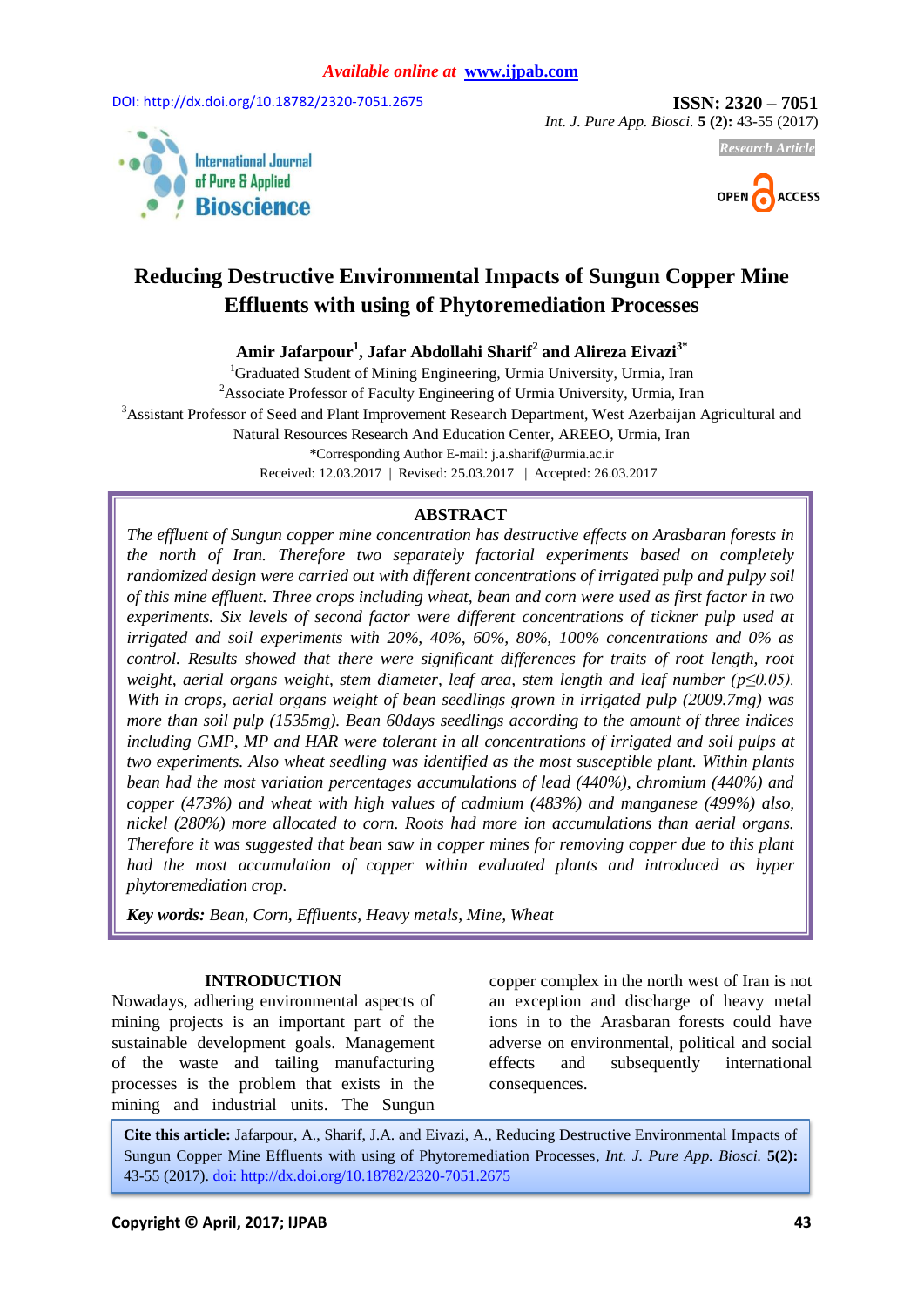According to the discharge  $1204 \text{ m}^3/\text{h}$  tailings in the waste dam of the Sungun copper mine review the disposal system of Sungun copper plant tailings is essential. Cleanup methods of soil and water contaminated with heavy metals by the phytoremediation processes are utmost importance. These methods are highly efficient due to being economic, simply run, lack of residual secondary, no change in physical, chemical and biological properties of soils, water and the environment surrounding the mine, having a positive approach to natural and public acceptance. Using different methods of phytoremediation can be suitable for environmental improvement of the mine plant tailings. Abiyarifard<sup>1</sup> evaluated the effects of chromium and silicon ions on growth and grain yield of triticale under greenhouse conditions. Results showed that the highest level of heavy metals in grains (12.84) and shoots observed in 300mg chromium and silicon treatments. Nayak *et al*<sup>17</sup> *.*, demonstrated that phytoremediation of hexavalent chromium by common wheat seedlings (*Triticum aestivum* L.) was low cost and effective soil treatment for bioremediation. Also, Khan et  $al^{14}$ , investigated the potential of *arbuscular mycorrhizal* fungi in phytoremediation of heavy metals and effects on grain yield of wheat crop. Data showed no increase in grain and shoot yield by fungi inoculation with Zn, Cu, Fe, Mn at different levels but increased root yield, plant height, spike length and 1000-kernel weight as compared with control. In addition to phytoremediation of heavy metals, Gouda *et*   $al^7$ ., (2016) studied on bioremediation of sandy soil contaminated with petroleum hydrocarbons. The remediation methods that were tested include phytoremediation using alfalfa, bioremediation using *Pseudomonase putida*. After 90 days experiments, these two treatments were able to reduce more than 98% of contamination. Influence of heavy metals of Cu, Ni, Zn, Hg, Cr, Pb and Cd on seed germination and early seedling growth in oil crop *Eruca sativa* was evaluated by Zhi *et*   $al^{25}$ . under laboratory conditions. Among ions, only Ni at more than 1mM concentrations

**Copyright © April, 2017; IJPAB 44**

decreased seed germination. Werle *et al*<sup>23</sup>., studied the phytoremediation as an effective method to remove heavy metals from contaminated areas. They discussed the techniques employed to identify the evolved products and presents the product evolution patterns and yields. Kanwal  $et \quad al^{11}$ . investigated the effects of *Arbuscular mycorrhizal* fungi on wheat growth, physiology, nutrition and cadmium uptake under increasing cadmium stress. *Arbuscular* mycorrhizal fungi improved the capability of reactive oxygen species (ROS) and reduced cadmium concentration in wheat. Hence, this fungus in combination with wheat was suitable for reduction of cadmium toxicity and also showed a potential role in phytostabilization of soil moderately polluted with cadmium. Hamzah et al<sup>9</sup>., in evaluating phytoremediation of cadmium-contaminated agricultural lands with using of indigenous plants showed that reduction of cadmium were *Vetiveria Zizanioides* (71.2%), *Eleusine indica L.*  (58.9%), *Ageratum conyzoides L.* (52.2%), *Euphorbia hirta* (51.8%) and *Chromolaena odorata* (22.1%). Singh and Singh<sup>21</sup>, analyzed the phytoremediation processes with a sustainable approach for restoration of metal contaminated sites. They pointed out phytoremediation is a technology that involve using of plants to remediate contaminated areas with organic and inorganic pollutants for commercial purposes. The physical, chemical and phytoremediation techniques for removing heavy metals were studied by Sharma *et al*<sup>20</sup>. They reported that microbes which are used for the removal of heavy metal from the water bodies include bacteria, fungi, algae and yeast. Some important antioxidants such as flavonoids, pectin and phytic acid are also used for the elimination of the heavy metals. Yasin *et al*<sup>24</sup>, investigated the effect of selenate fertilization and *YAM2* bacterium inoculation on Se uptake and plant growth of wheat. Bacterial inoculation significantly enhanced Se concentration in wheat kernels (167%) and stems (252%) compared to uninoculated plants. Based on results of researchers, the main purpose of this research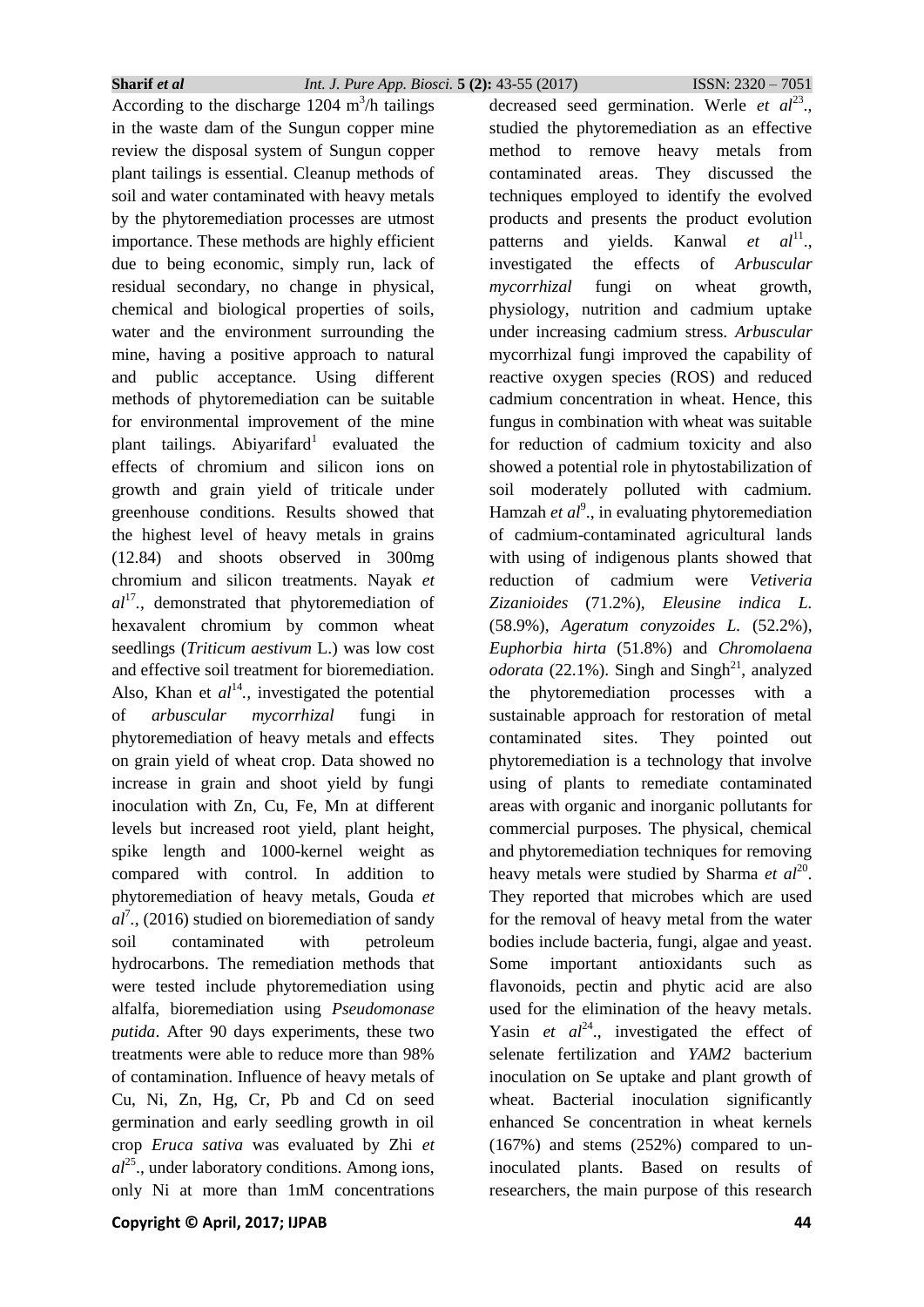is removing of pollutants in tailings of Sungun copper concentrations with sowing wheat, corn and bean crops.

### **MATERIAL AND METHODS Sampling of the Sungun mine effluent**

The Sungun copper mine is located in East Azerbaijan province of Iran in Varzeqan



county, 75km north-west of provincial town of Ahar (Figure 1). It is the most important geological and industrial feature in the area and is the largest open-pit copper mine in Iran. The ore is processed directly at a concentration plant at the mine.



**Fig. 1: Location (a) and schematic (b) copper mine tailing tickner of Sungun**

Three times tickner pulp effluent were sampled with volume equivalent 500 liters and stored. Samples were analyzed and solid particles are 50% and discharged in Sungun mine tailings dam (Table 1).

|  |  | Table 1: Chemical properties of elements and compounds of Sungun copper mine tickner effluent in |  |  |  |
|--|--|--------------------------------------------------------------------------------------------------|--|--|--|
|  |  | different samples                                                                                |  |  |  |

| Sample       | SiO <sub>2</sub> (% ) | S(%) | $Al_2O_3(\%)$ | CuO(%) | Mo(%) | Fe $(\% )$ | Cu (%) |
|--------------|-----------------------|------|---------------|--------|-------|------------|--------|
| sampling I   | 66.27                 | 2.72 | 15.00         | 0.033  | 0.007 | 2.65       | 0.087  |
| sampling II  | 64.56                 | 2.65 | 15.22         | 0.024  | 0.006 | 2.88       | 0.079  |
| sampling III | 50.75                 | 2.06 | 14.91         | 0.029  | 0.007 | 3.11       | 0.088  |

### **Experimental design**

Seeds of wheat, corn and bean were selected based on climatic and growth conditions and geographic region of mine as plant materials. Two separately factorial experiments based on completely randomized design were carried out with five replications and different concentrations of irrigated pulp and pulpy soil of Sungun copper mine effluent. Three species of plants including wheat, bean and corn were used as first factor in two experiments. Six levels of second factor were different concentrations of tickner pulp used at irrigated and soil experiments with 20%, 40%, 60%, 80%, 100% concentrations and 0% as control. Two different growth conditions of pulpy soil and irrigated with above concentrations were used at separately experiments.

# **Experiment I**

Seeds of wheat, corn and bean which are irrigated with water containing different concentrations of 0%, 20%, 40%, 60%, 80% and 100% pulp were grown in pots at five replicates. Dimension of pots were 25cm height 30cm diagonal. Pots filled with fertile garden soil. Irrigation water with above concentrations provided in separate containers and pots treated with them. Meteorological parameters such as temperature (25˚C day, 15˚C night), humidity (75-85%) and day length (14-10h) in greenhouses were kept constant. During growth stage when soil pots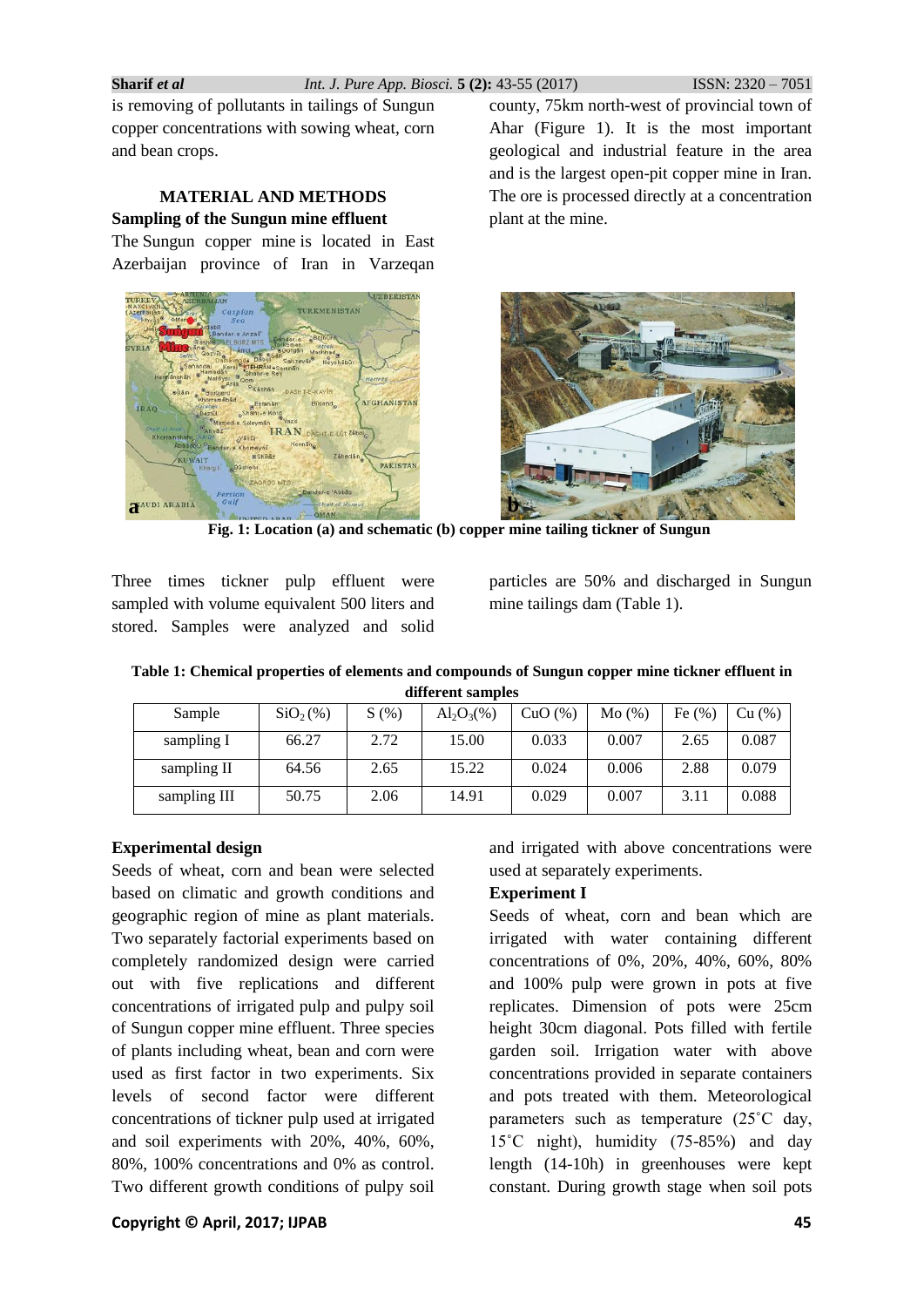became dry with  $100^{\text{CC}}$  of irrigated pulp attained to field capacity. After 60days of growing stage from each pot 10 seedlings were separated to roots and aerial organs then washed and dried. Morpho-physiological traits including root length, root weight, aerial organs weight, stem diameter, leaf area, stem length and leaf number were measured. Samples were packed in separate bags. Then put them in the oven at 72°C for 24 hours for drying and ready for measuring heavy metals accumulation with atomic absorption spectrometry. It should be noted that after drying samples were weighted again.

### **Experiment II**

Pulpy soil experiment was carried out as well as irrigated with above different concentrations of pulp. Ten seeds of wheat, corn and bean separately sown in pots with mix of garden fertile soil and 0%, 20%, 40%, 60%, 80% and 100% pulp with five replications. Pots irrigated with free of heavy metals. Dimension of pots were 25cm height 30cm diagonal. After 60 days growing stage morpho-physiological traits and heavy metals accumulations were measured in roots and aerial organs of seedlings.

### **Atomic absorption spectrometry**

Plant samples at each experiment were ground. For removing the organic materials and other non-metallic substances, samples pulverized for 24h in a furnace at temperature were 600°C. Then immediately after removal of charred on the grill, giving them diluted solution of nitric acid were added. The possible reactions prevent the evaporation of substances in samples. After that, dilute solution of sulfuric acid was added. The resulting solution, was poured on balloons and then bring the volume, the experiments were poured glass and were ready for testing atomic absorption spectrometry. Standard solutions for measuring heavy metals of copper, iron, lead, cadmium, nickel, chromium and manganese be prepared and devices to be calibrated.

#### **Statistical analysis**

Analysis of variance for traits which was recorded under green house conditions was

done separately for each experiment irrigated and pulpy soil with Mstat-C soft-war. Means were compared with Duncan's multiple range tests at 0.05 probability level. Also, t-student test was used for comparing two experiments. Stress tolerance indices were calculated as below formulas:

 $GMP=\sqrt{(Ys)(Yp)}$ , Fernandez<sup>5</sup>,

 $SSI=1-[Ys-Yp]/SI$  and  $SI=1-[Ys/Yp]$ , Fischer and Maurer<sup>6</sup>,

 $STI=(Ys)(Yp)/(Yp)^2$ , Fernandez<sup>5</sup>,

TOL=Yp-Ys, Rosielle and Hamblin<sup>19</sup>,

HAR=2(Yp.Ys)/(Ys+Yp), Kristin *et al*<sup>15</sup>.,

 $MP=(Yp+Ys)/2$ , Rosiele and Hamblin<sup>19</sup>,

Yp and Ys were aerial organ weight at control and stress conditions, respectively.

### **RESULTS AND DISCUSSION**

Results analysis of variance for 60 days seedlings of wheat, corn and bean with different concentrations of irrigated and soil pulps experiments showed that there were significant differences for traits of root length, root weight, aerial organs weight, stem diameter, leaf area, stem length and leaf number.

### **Wheat**

Root length of wheat at irrigated with 20% pulp (16.9cm) had the minimum value and for concentrations of 40%, 60% and 80% were the same group (Table 2). Root weight at irrigated with 40% pulp was the highest amount (90.4mg). Low roots weight of wheat seedling at control treatment that had the highest root length was due to the low density roots. It seems that concentrations of pulp stimulate root growth of wheat seedlings. The affect of pulp on root growth was more effective than aerial organs. The lowest amount of stem diameter was in 20% treatment (1.0mm). Leaf area reduced with increasing pulp percentage due to irrigation with different concentrations of dissolved metals which seedlings faced under stress. Trend of changes was similar for aerial organs length, weight of aerial organs and stem diameter at different pulp concentrations. Studies report that wheat accumulates heavy metals in their tissues at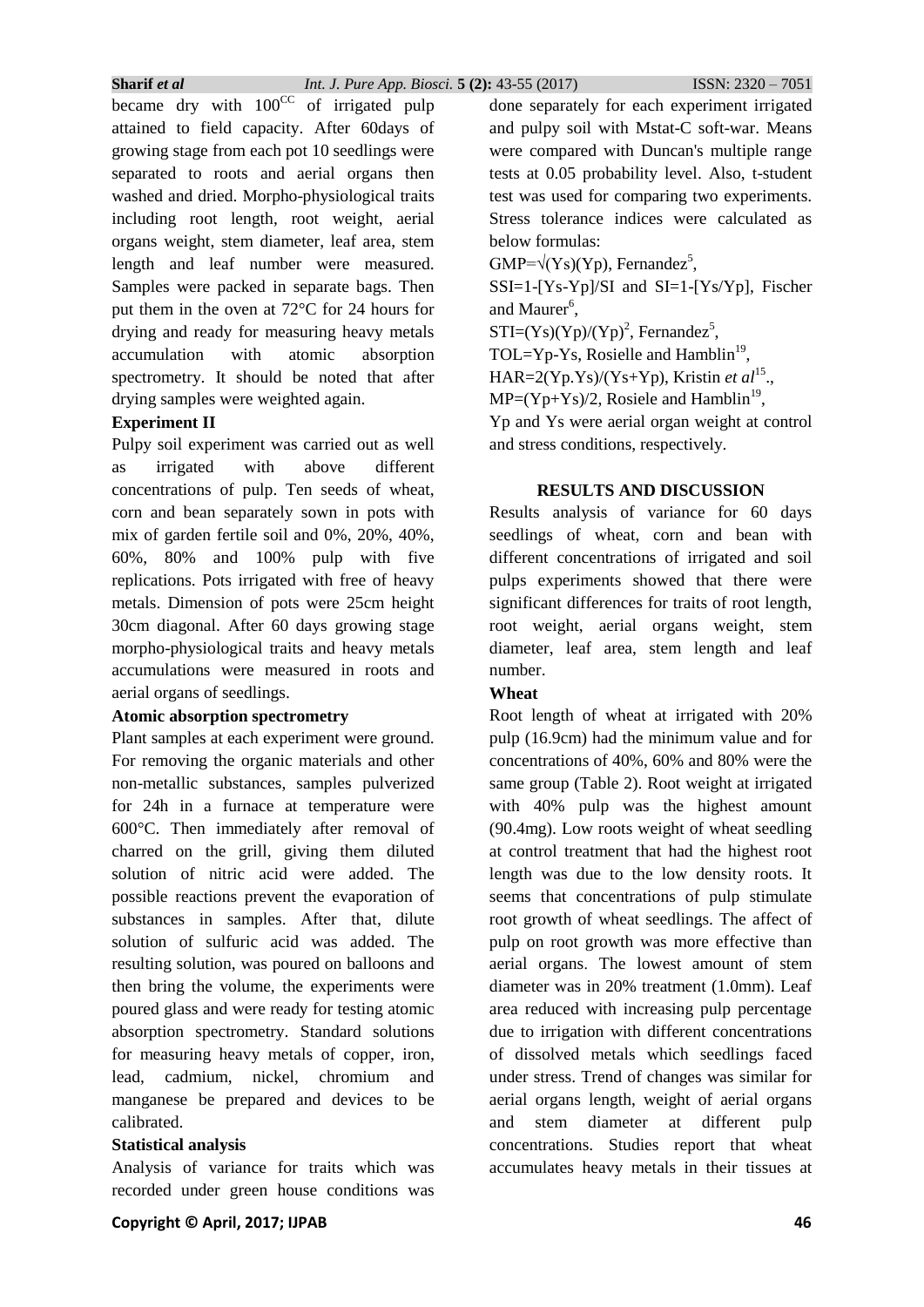higher concentrations and therefore reduce its growth and development $^{12}$ .

At different concentrations of pulpy soil experiment all traits at control treatment had the highest values (Table 2). Changes trend in root length and root weight is reverse which means that the effect of different concentrations of pulp on weight of seedling roots far more than the length of its roots. In terms of aerial organs weight of wheat that

grown in soil with different concentrations of pulp was classified in three a, b and c categories. It is obvious that variation trend decreased in aerial organs weight and stem diameter. Although this process varies more sharply in the weight of aerial organs. Decreasing of aerial organs was at all concentrations of heavy metals also reported by Karunyal *et al*<sup>13</sup>.

|                                                                                                                                           |                                                                                                           | Root               | Root              | Aerial             | Stem             | Leaf                   | <b>Stem</b>        | Leaf              |  |  |
|-------------------------------------------------------------------------------------------------------------------------------------------|-----------------------------------------------------------------------------------------------------------|--------------------|-------------------|--------------------|------------------|------------------------|--------------------|-------------------|--|--|
|                                                                                                                                           | Treatment                                                                                                 | length             | weight            | weight             | diameter         | area                   | length             | number            |  |  |
|                                                                                                                                           |                                                                                                           | (cm)               | (mg)              | (mg)               | (mm)             | $\text{(cm}^2\text{)}$ | (cm)               |                   |  |  |
|                                                                                                                                           | Control                                                                                                   | 33.0 <sup>a</sup>  | $24.4^\circ$      | $233.0^a$          | 1.8 <sup>a</sup> | 7.6 <sup>a</sup>       | 26.7 <sup>a</sup>  | 2.8 <sup>a</sup>  |  |  |
|                                                                                                                                           | 20                                                                                                        | 16.9 <sup>c</sup>  | $71.8^{b}$        | $136.0^{b}$        | 1.0 <sup>c</sup> | 6.7 <sup>a</sup>       | $22.3^{b}$         | 2.0 <sup>b</sup>  |  |  |
|                                                                                                                                           | 40                                                                                                        | $19.1^{bc}$        | $90.4^{\text{a}}$ | 150.0 <sup>b</sup> | $1.1^{bc}$       | $6.3^{bc}$             | $23.2^{b}$         | 1.8 <sup>b</sup>  |  |  |
| irrigated pulp (%)<br>Concentration of                                                                                                    | 60                                                                                                        | 19.7 <sup>bc</sup> | $76.4^{ab}$       | $146.0^{b}$        | $1.1^{bc}$       | 5.0 <sup>bc</sup>      | $23.5^{b}$         | 2.0 <sup>b</sup>  |  |  |
|                                                                                                                                           | 80                                                                                                        | $20.6^{bc}$        | $65.2^{b}$        | $136.0^{b}$        | 1.2 <sup>b</sup> | $4.6^\circ$            | $22.7^{b}$         | 2.0 <sup>b</sup>  |  |  |
|                                                                                                                                           | 100                                                                                                       | $22.0^{5}$         | $67.2^{b}$        | $150.0^{b}$        | 1.2 <sup>b</sup> | $6.4^{ab}$             | $22.7^{b}$         | 2.0 <sup>b</sup>  |  |  |
| 3.0 <sup>ab</sup><br>$24.4^{b}$<br>1.8 <sup>a</sup><br>33.0 <sup>a</sup><br>$237.0^a$<br>7.6 <sup>a</sup><br>26.7 <sup>a</sup><br>Control |                                                                                                           |                    |                   |                    |                  |                        |                    |                   |  |  |
| đ<br>1.6 <sup>ab</sup><br>$26.\overline{6}$<br>$3.4^{\circ}$<br>$87.4^{a}$<br>$211.6^{b}$<br>$8.4^{\mathrm{a}}$<br>$26.2^a$<br>20         |                                                                                                           |                    |                   |                    |                  |                        |                    |                   |  |  |
| Soil pulp (%)<br>Concentration                                                                                                            | 40                                                                                                        | $26.8^{b}$         | $86.2^{a}$        | $132.0^\circ$      | $1.4^{bc}$       | $5.4^b$                | 22.9 <sup>ab</sup> | 3.0 <sup>ab</sup> |  |  |
|                                                                                                                                           | $2.6^{bc}$<br>$1.4^{bc}$<br>$27.6^{b}$<br>5.0 <sup>b</sup><br>$85.8^{a}$<br>$21.4^{b}$<br>$136.4^c$<br>60 |                    |                   |                    |                  |                        |                    |                   |  |  |
|                                                                                                                                           | 80                                                                                                        | $26.5^{b}$         | 87.0 <sup>a</sup> | $136.4^c$          | $1.4^{bc}$       | $5.9^{b}$              | $21.9^{b}$         | $2.2^{\circ}$     |  |  |
| $25.3^{b}$<br>5.7 <sup>b</sup><br>$21.7^{b}$<br>88.6 <sup>a</sup><br>$2.0^\circ$<br>$1.2^{\circ}$<br>$139.2^{\circ}$<br>100               |                                                                                                           |                    |                   |                    |                  |                        |                    |                   |  |  |
| Means with the same letter(s) don't have significant differences with multiple range test at $0.05$                                       |                                                                                                           |                    |                   |                    |                  |                        |                    |                   |  |  |
|                                                                                                                                           | probability level.                                                                                        |                    |                   |                    |                  |                        |                    |                   |  |  |

| Table 2: Mean comparisons of wheat traits at different concentrations of irrigated and soil pulps |  |  |  |
|---------------------------------------------------------------------------------------------------|--|--|--|
|                                                                                                   |  |  |  |

# **Bean**

Root length declined with increasing metal stress (Table 3). Root weight at control treatment was the maximum value (1238mg) and at 20 and 40% pulp irrigation located in the second group (1062 and 1022mg, respectively). At 20% pulp irrigation aerial organs weight was the maximum value (2372mg). Root weight has negative relations with aerial organs weight. Stem diameter of all concentrations had the lower values than control. Leaf area continued downward trend up to irrigated with  $60\%$  pulp  $(12.3 \text{cm}^2)$  and then had ascending trend due to compatible versus concentrations. Changes trend in aerial organs weight and length were almost identical and these traits in 20% pulp water irrigation had suddenly increased and then was almost constant at higher amounts of pulp concentrations.

concentration of pulp (28.5cm) (Table 3). Changes in root length are greater than its weight. Control and soil with 40% concentration pulp in aerial organs weight were the most and least values 2026.2mg and 1256.2mg, respectively. Stem diameter of treatments were located in three groups. Changes trend in stem diameter were less than aerial organs weight. Heavy metals in crops cause to generate toxic free radicals *i.e.* reactive oxygen species (ROS) produce oxidative stress<sup>4</sup>. ROS react with biomolecules like lipids, proteins, pigments, nucleic acid cause lipid peroxidation, harm to cell membranes and inhibit enzymatic activity resulting in disruption of cell functioning and finally reduce or inhibit plant growth and development as shown in our experiments.

Maximum root length of bean was for treatment which grown in soil with 40%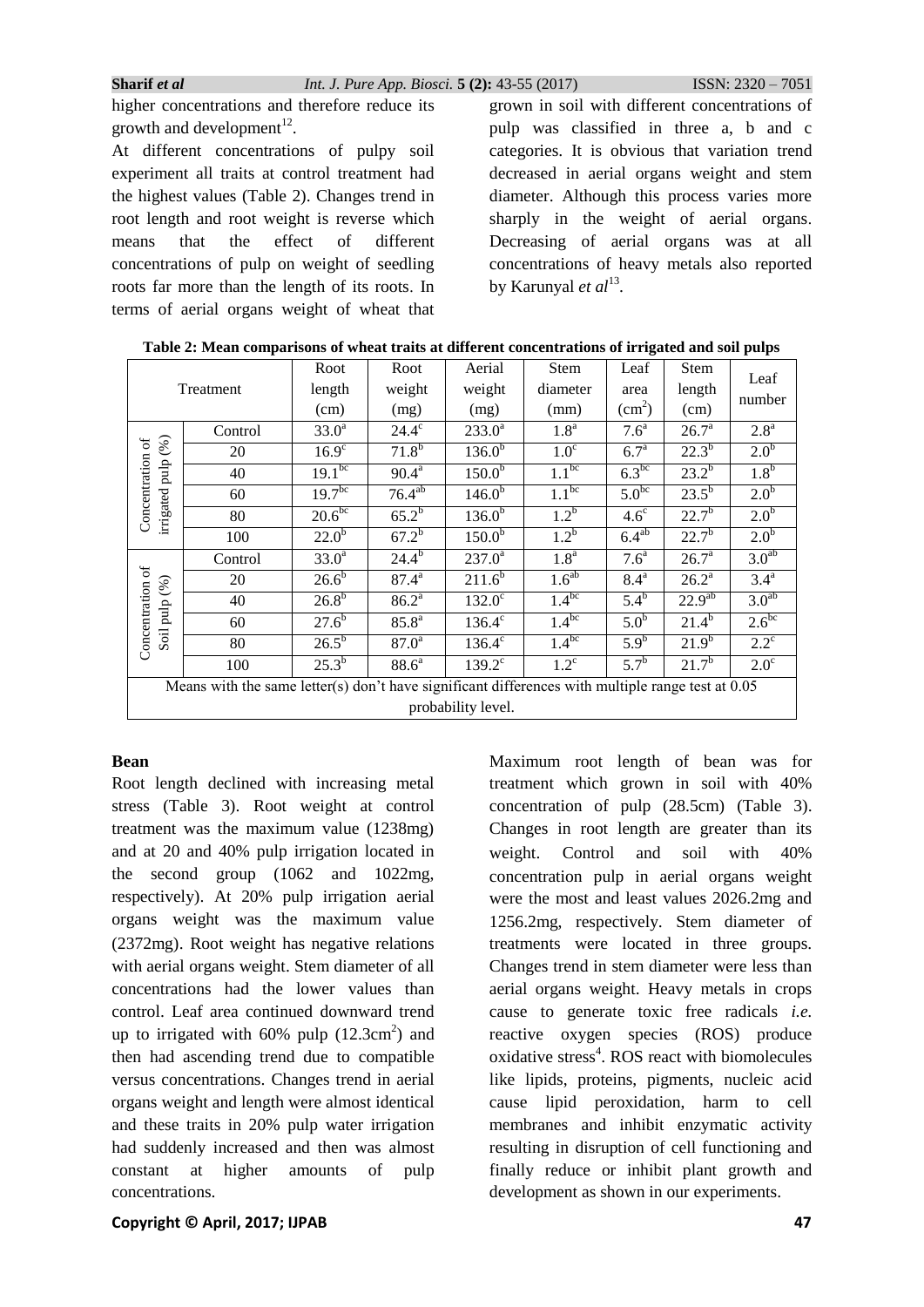| Sharif et al                                                                                                                                                      |                                                                                                                |                        | <i>Int. J. Pure App. Biosci.</i> 5 (2): 43-55 (2017) |                                      | $ISSN: 2320 - 7051$ |                         |                        |                   |  |
|-------------------------------------------------------------------------------------------------------------------------------------------------------------------|----------------------------------------------------------------------------------------------------------------|------------------------|------------------------------------------------------|--------------------------------------|---------------------|-------------------------|------------------------|-------------------|--|
|                                                                                                                                                                   | Table 3: Mean comparisons of bean traits at different concentrations of irrigated and soil pulps               |                        |                                                      |                                      |                     |                         |                        |                   |  |
|                                                                                                                                                                   |                                                                                                                | Root                   | Root                                                 | Aerial                               | <b>Stem</b>         | Leaf                    | <b>Stem</b>            | Leaf              |  |
|                                                                                                                                                                   | Treatment                                                                                                      | length                 | weight                                               | weight                               | diameter            | area                    | length                 | number            |  |
|                                                                                                                                                                   |                                                                                                                | (cm)                   | (mg)                                                 | (mg)                                 | (mm)                | $\text{ (cm}^2\text{)}$ | (cm)                   |                   |  |
| ð                                                                                                                                                                 | Control                                                                                                        | $26.1^a$               | $1238.0^a$                                           | $1912.0^{bc}$<br>5.0 <sup>a</sup>    |                     | $28.1^a$                | 25.0 <sup>d</sup>      | $4.2^{ab}$        |  |
|                                                                                                                                                                   | 20                                                                                                             | $22.\overline{0^{ab}}$ | $1062.0^{ab}$                                        | $2372.0^a$                           | $4.1^\circ$         | $22.0^b$                | $43.3^a$               | 4.6 <sup>ab</sup> |  |
| (96)                                                                                                                                                              | 40                                                                                                             | $21.3^{b}$             | $1022.0^{a\overline{b}}$                             | $21.28.0^{\overline{a}\overline{b}}$ | $4.2^{bc}$          | $18.8^{bc}$             | 42.7 <sup>ab</sup>     | 4.8 <sup>a</sup>  |  |
|                                                                                                                                                                   | 60                                                                                                             | $18.1^{b}$             | $860.0^{5}$                                          | $1944.0^{bc}$                        | $4.4^{bc}$          | $12.3^e$                | $42.\overline{5^{ab}}$ | $4.4^{ab}$        |  |
| irrigated pulp<br>Concentration                                                                                                                                   | 80                                                                                                             | $18.9^{bc}$            | $896.\overline{0^{b}}$                               | $1864.0^{bc}$                        | $4.3^{bc}$          | 13.9 <sup>de</sup>      | $37.9^{bc}$            | $4.2^{ab}$        |  |
|                                                                                                                                                                   | 100                                                                                                            | $16.4^\circ$           | $914.0^{6}$                                          | $1838.0^{\circ}$                     | $4.5^{\rm b}$       | 17.0 <sup>cd</sup>      | $34.9^\circ$           | 4.0 <sup>b</sup>  |  |
| $26.\overline{3^{bc}}$<br>25.7 <sup>ab</sup><br>$5.2^{\rm b}$<br>$1236.0^a$<br>$2026.2^a$<br>26.0 <sup>a</sup><br>Control                                         |                                                                                                                |                        |                                                      |                                      |                     |                         |                        | 4.6 <sup>a</sup>  |  |
| $25.\overline{6}^{\overline{bc}}$<br>$22.9^{b}$<br>$890.2^{b}$<br>$4.3^\circ$<br>$23.5^{\circ}$<br>$1418.2^{\circ}$<br>$4.4^{\rm a}$<br>20                        |                                                                                                                |                        |                                                      |                                      |                     |                         |                        |                   |  |
| Concentration<br>Soil pulp<br>$734.6^{\overline{d}}$<br>$28.5^{\rm a}$<br>$4.1^\circ$<br>$21.4^\circ$<br>$1256.2^e$<br>$26.1^a$<br>4.6 <sup>a</sup><br>40<br>(96) |                                                                                                                |                        |                                                      |                                      |                     |                         |                        |                   |  |
|                                                                                                                                                                   | 60                                                                                                             | $27.\overline{2^{ab}}$ | $907.8^{b}$                                          | $1367.6^{d}$                         | 5.6 <sup>a</sup>    | $25.\overline{2^{ab}}$  | $20.1^d$               | 4.4 <sup>a</sup>  |  |
| $\sigma$                                                                                                                                                          | 80                                                                                                             | $26.\overline{1^{bc}}$ | $849.6^{\circ}$                                      | $1412.8^{\circ}$                     | $5.1^{\rm b}$       | $22.4^{\overline{d}}$   | $20.2^d$               | $3.4^{b}$         |  |
|                                                                                                                                                                   | 100                                                                                                            | $25.0^\circ$           | $856.2^{\circ}$                                      | $1732.0^{b}$                         | $4.4^\circ$         | $24.7^{b}$              | $19.8^{d}$             | 3.0 <sup>b</sup>  |  |
|                                                                                                                                                                   | Means with the same letter(s) don't have significant differences with multiple range tests at 0.05 probability |                        |                                                      |                                      |                     |                         |                        |                   |  |
|                                                                                                                                                                   | level.                                                                                                         |                        |                                                      |                                      |                     |                         |                        |                   |  |

# **Corn**

Root length and weight of corn reduced at all concentrations of irrigated water pulp in comparison control treatment (Table 4). Also, leaf area and aerial organs weight at control treatment located in the first group and other treatments were in the second group. Stem diameter was maximum value (2.5mm) at control treatment and 20% pulp irrigation had the minimum value (1.0mm). Changes trend was similar in aerial organs length and weight therefore seedlings after adapting to environmental conditions had an upward trend with a very slight slope. The maximum leaf number of seedlings was related to control treatment (4.4) and the minimum value allocated to 20% and 40% pulp irrigation (2.2). A sudden drop was shown in leaf number of seedlings at transition from control

to irrigate with 20% pulp. This process caused by metal stress that with passing time and increasing concentration, crop achieved its compatibility to environmental conditions again.

In pulpy soil experiment, except of stem diameter, all traits at control treatments were the highest amount. In 20% pulpy soil had maximum value (3.3mm) for stem diameter and then its changes almost constant at different concentrations. In oil crop of *Eruca sativa* only Ni at higher concentrations (≥1mM) significantly decreased seed germination. Heavy metals of Cu, Hg, Cr, Pb and Cd decreased the root length at first and then shoot length, fresh seedling weight and seed germination was always the last to be influenced<sup>25</sup>. Also in our experiments some traits more affected and others less.

**Table 4: Mean comparisons of corn traits at different concentrations of irrigated and soil pulps**

|                                                                                                                                | Table 4- Mean comparisons of corn traits at different concentrations of irrigated and soil pulps.                                            |                   |                        |                        |                    |                       |                       |                  |  |  |  |
|--------------------------------------------------------------------------------------------------------------------------------|----------------------------------------------------------------------------------------------------------------------------------------------|-------------------|------------------------|------------------------|--------------------|-----------------------|-----------------------|------------------|--|--|--|
|                                                                                                                                |                                                                                                                                              | Root              | Root                   | Aerial                 | <b>Stem</b>        | Leaf                  | <b>Stem</b>           |                  |  |  |  |
|                                                                                                                                | Treatment                                                                                                                                    | length            | weight                 | weight                 | diameter           | area                  | length                | Leaf<br>number   |  |  |  |
|                                                                                                                                |                                                                                                                                              | (cm)              | (mg)                   | (mg)                   | (mm)               | (cm <sup>2</sup> )    | (cm)                  |                  |  |  |  |
| ď                                                                                                                              | Control                                                                                                                                      | 32.0 <sup>a</sup> | $483.6^{\overline{a}}$ | $663.0^{\overline{a}}$ | $2.5^{\mathrm{a}}$ | $25.8^{\overline{a}}$ | 34.8 <sup>a</sup>     | $4.4^a$          |  |  |  |
| pulp                                                                                                                           | 20                                                                                                                                           | $19.7^{b}$        | $296.0^{5}$            | $448.0^{b}$            | 1.0 <sup>c</sup>   | 9.7 <sup>b</sup>      | $19.8^\circ$          | $2.2^{\circ}$    |  |  |  |
| (%)                                                                                                                            | 40                                                                                                                                           | $20.2^{b}$        | $302.0^{5}$            | $484.0^{ab}$           | $1.1^{bc}$         | 10.0 <sup>b</sup>     | $19.7^\circ$          | $2.2^{\circ}$    |  |  |  |
| Concentration<br>irrigated                                                                                                     | 60                                                                                                                                           | $22.4^{b}$        | $316.0^{b}$            | $480.0^{ab}$           | $1.1^{bc}$         | $10.8^{b}$            | $24.2^{bc}$           | 2.8 <sup>b</sup> |  |  |  |
|                                                                                                                                | 80                                                                                                                                           | $22.8^{b}$        | $342.0^{ab}$           | $442.0^{b}$            | 1.2 <sup>b</sup>   | $12.\overline{3^{b}}$ | $29.3^{ab}$           | $2.6^{bc}$       |  |  |  |
|                                                                                                                                | 100                                                                                                                                          | $22.4^{b}$        | $376.0^{ab}$           | $454.0^{b}$            | 1.2 <sup>b</sup>   | $12.2^{b}$            | $28.3^{\text{ac}}$    | 3.0 <sup>b</sup> |  |  |  |
| $25.8^{ab}$<br>$2.5^{\rm b}$<br>$32.2^a$<br>$483.6^a$<br>$624.4^{\rm a}$<br>36.0 <sup>a</sup><br>4.6 <sup>a</sup><br>Control   |                                                                                                                                              |                   |                        |                        |                    |                       |                       |                  |  |  |  |
|                                                                                                                                | pulp<br>30.7 <sup>ab</sup><br>$478.0^{bc}$<br>400.8 <sup>b</sup><br>$34.2^{b}$<br>$3.3^{\circ}$<br>$27.4^{\rm a}$<br>4.8 <sup>a</sup><br>20  |                   |                        |                        |                    |                       |                       |                  |  |  |  |
|                                                                                                                                | Concentration<br>$27.2^{bc}$<br>2.9 <sup>ab</sup><br>$416.2^{ab}$<br>$475.4^{bc}$<br>3.8 <sup>b</sup><br>$28.7^\circ$<br>$21.1^\circ$<br>40  |                   |                        |                        |                    |                       |                       |                  |  |  |  |
|                                                                                                                                | (%)<br>Soil<br>$26.2^{bc}$<br>2.9 <sup>ab</sup><br>$19.8^{bc}$<br>$411.0^{ab}$<br>26.8 <sup>d</sup><br>$504.0^{b}$<br>3.6 <sup>b</sup><br>60 |                   |                        |                        |                    |                       |                       |                  |  |  |  |
| $\sigma$                                                                                                                       | 80                                                                                                                                           | $25.8^{bc}$       | $374.4^{b}$            | $439.2^{\overline{d}}$ | $2.5^{b}$          | $22.3^{bc}$           | $26.7^{\overline{d}}$ | 3.6 <sup>b</sup> |  |  |  |
| $383.6^{b}$<br>$2.5^{\rm b}$<br>$25.5^d$<br>3.8 <sup>b</sup><br>$454.0^{cd}$<br>$23.6^{\mathrm{ac}}$<br>$224.9^{\circ}$<br>100 |                                                                                                                                              |                   |                        |                        |                    |                       |                       |                  |  |  |  |
| Means with the same letter(s) don't have significant differences with multiple range tests at 0.05 probability                 |                                                                                                                                              |                   |                        |                        |                    |                       |                       |                  |  |  |  |
|                                                                                                                                | level.                                                                                                                                       |                   |                        |                        |                    |                       |                       |                  |  |  |  |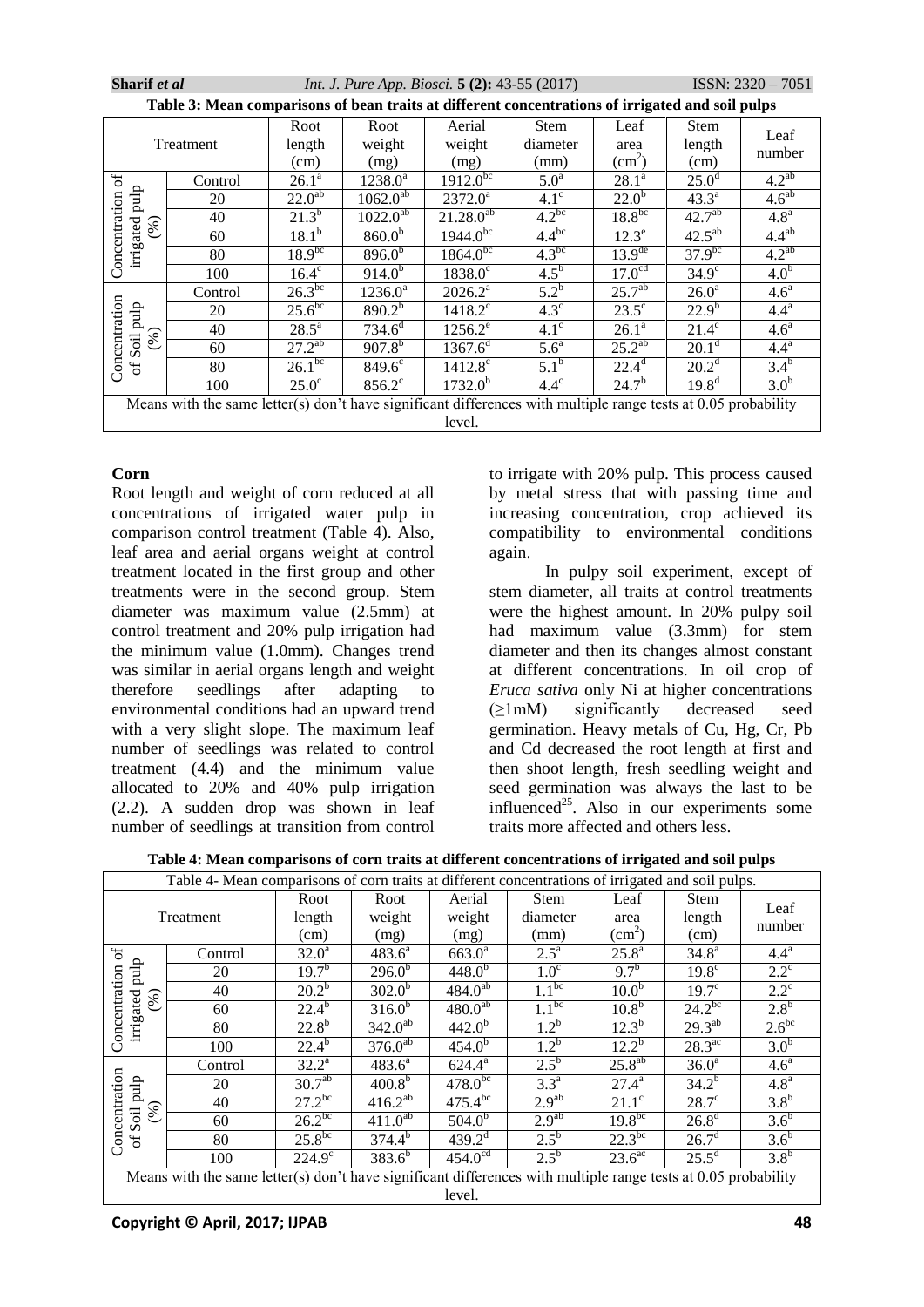**Plant growth conditions** Comparisons of plant growth conditions showed that there was statistically significant difference between aerial organs weight of bean seedlings (Table 5). Means of bean seedlings grown in irrigated pulp (2009.7mg)

was more than pulpy soil (1535mg). Seedlings grown in the fertile soil which irrigated with different concentrations of pulp had less adverse effect on growth of bean. Therefore fertile soil eliminates bad effects of irrigated pulps.

**Table 5: Mean comparisons of aerial organs weight of wheat, corn and bean under different growth conditions**

|                                                                                      | congnons   |             |             |  |  |  |  |  |
|--------------------------------------------------------------------------------------|------------|-------------|-------------|--|--|--|--|--|
| Growth conditions                                                                    | Wheat (mg) | $Corn$ (mg) | Bean $(mg)$ |  |  |  |  |  |
| Irrigated pulp experiment                                                            | 158.5      | 495.2       | 2009.7      |  |  |  |  |  |
| Pulpy soil experiment                                                                | 165.4      | 495.8       | 1535.5      |  |  |  |  |  |
| $0.9903***$<br>$-0.0221$ <sup>ns</sup><br>$-0.6188$ <sup>ns</sup><br>t-value         |            |             |             |  |  |  |  |  |
| 0.9824<br>Probability level<br>0.5385<br>0.000                                       |            |             |             |  |  |  |  |  |
| ns and **: not significant and significant at 0.05 probability levels, respectively. |            |             |             |  |  |  |  |  |

#### **Stress tolerance indices**

Whatever amounts of STI, GMP, MP and HAR were more; therefore seedlings would be tolerated to heavy metal stress. In contrast if TOL value was low that indicated high tolerance of seedlings.

Bean 60days seedlings according to the amount of five indices of STI, GMP, TOL, MP and HAR were tolerant in all concentrations of irrigated water pulp (Table 6). Also, this crop grown in soil with different concentrations of pulp had the highest values for three indices and tolerant. Negative values of TOL for some concentrations showed that heavy metals have been improved performance of bean. Then metal stress of irrigated water containing pulp was very convenient to grow bean. Also wheat seedlings based on indices of STI, GMP, MP and HAR were identified as the most sensitive to

irrigation with five different concentrations of pulp. Reports represented that wheat at seedling and germination growth stage was susceptible to environmental influences including heavy metals $10$ . The corn plant had highest amount in the different concentrations just based on TOL index. Zhi *et al*<sup>25</sup>, in their experiment indicated that Eruca oil crop is tolerant to Cu, Hg, Cr, Cd and highly tolerant to Pb, Ni, Zn and can be developed as an industrial oil crop for phytoremediation of soils contaminated by heavy metals.

Bean crop as ideal plant for phytoremediation had the ability to accumulate high heavy metals content, tolerate high salt concentration, having fast growth rate, higher biomass production, easily harvestable from roots and translocation metals to their above ground parts efficiently.

**Table 6: Tolerance indices of wheat, bean and corn under different concentrations of irrigated and soil pulps**

|       |               | <b>STI</b> |      | <b>GMP</b> |      | <b>TOL</b> |      | <b>MP</b> |      | <b>HAR</b> |      |
|-------|---------------|------------|------|------------|------|------------|------|-----------|------|------------|------|
|       | concentration | Irrigated  | Soil | Irrigated  | Soil | Irrigated  | Soil | Irrigated | Soil | Irrigated  | Soil |
|       | 20            | 0.58       | 0.89 | 178        | 223  | 97         | 25   | 184       | 224  | 171        | 223  |
|       | 40            | 0.64       | 0.55 | 186        | 176  | 83         | 105  | 191       | 184  | 182        | 169  |
| Wheat | 60            | 0.62       | 0.57 | 184        | 179  | 87         | 100  | 189       | 186  | 179        | 173  |
|       | 80            | 0.58       | 0.57 | 178        | 179  | 97         | 100  | 184       | 186  | 171        | 173  |
|       | 100           | 0.64       | 0.58 | 186        | 181  | 83         | 97   | 191       | 188  | 182        | 175  |
|       | 20            | 1.24       | 0.69 | 2129       | 1695 | $-460$     | 608  | 2142      | 1722 | 2117       | 1668 |
|       | 40            | 1.11       | 0.61 | 2017       | 1595 | $-216$     | 770  | 2020      | 1641 | 2014       | 1550 |
| Bean  | 60            | 1.01       | 0.67 | 1927       | 1664 | $-32$      | 658  | 1928      | 1696 | 1927       | 1632 |
|       | 80            | 0.97       | 0.69 | 1887       | 1691 | 48         | 613  | 1888      | 1719 | 1887       | 1664 |
|       | 100           | 0.96       | 0.85 | 1874       | 1873 | 71         | 294  | 1875      | 1879 | 1874       | 1867 |
|       | 20            | 0.67       | 0.76 | 544        | 546  | 215        | 146  | 555       | 551  | 534        | 541  |
|       | 40            | 0.73       | 0.76 | 566        | 544  | 179        | 149  | 573       | 549  | 559        | 539  |
| Com   | 60            | 0.72       | 0.81 | 564        | 560  | 183        | 120  | 571       | 564  | 556        | 557  |
|       | 80            | 0.66       | 0.70 | 541        | 523  | 221        | 185  | 552       | 531  | 530        | 515  |
|       | 100           | 0.68       | 0.72 | 548        | 532  | 209        | 170  | 558       | 539  | 538        | 525  |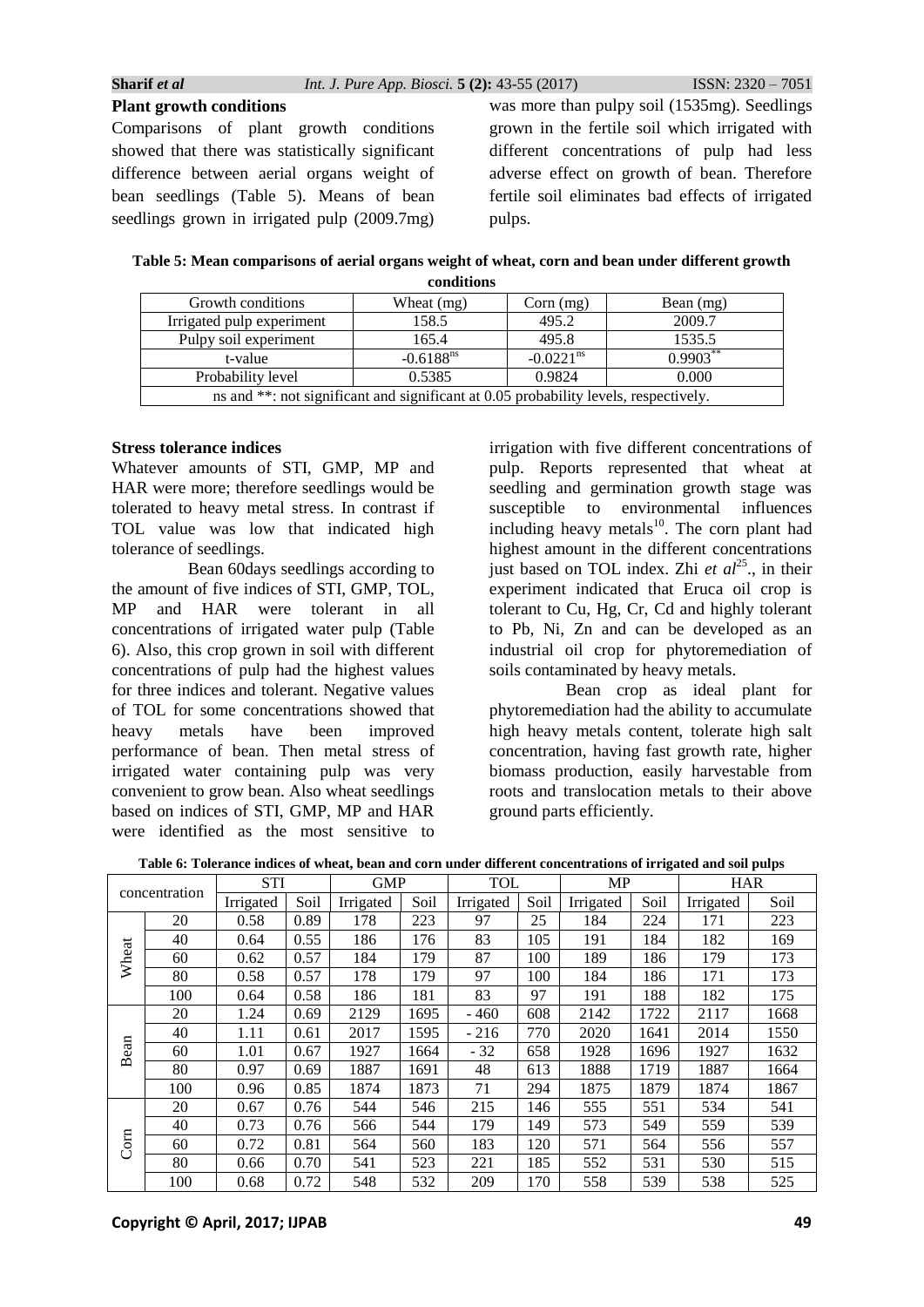# **Nickel accumulation**

Nickel accumulation in the roots of each wheat, corn and bean seedlings were more than aerial organs (Table 7). Wheat seedlings had the maximum accumulation of nickel at the root which irrigated with water containing 40% pulp (19mg). Also corn at this concentration showed the highest amount in the roots (16mg). But bean seedlings at irrigated pulp 20% were allocated the maximum accumulation (16mg). Nickel accumulation in aerial organs wheat, bean and corn with different concentrations of irrigated pulp were not statistically significant differences. It seems that these seedlings avoid accumulation of nickel in aerial organs. Sivakumar *et*  $al^{22}$ , in removing heavy metals of tannery waste polluted soil reported that roots of *Hyptis suaveolens* accumulated more heavy metals than stem and leaves. This Result is similar with our experiments.

In the pulpy soil experiment, the maximum amount of nickel accumulation in the roots of wheat seedlings that grown in soil with 20% of pulp (18mg) and bean which grown in soil with 40% of pulp (18mg) were located in the similar statistical category. At all concentrations of pulp soil aerial organs of bean accumulated four fold of nickel than other crops. Therefore, for decreasing adverse effect of toxic nickel it is recommended sown bean at this areas. Bean by absorbing excessive nickel and store it in their vacuoles has increased own tolerance toward wheat and corn; but this trend was not observed in the wheat and corn at both stages growth conditions. Corn and wheat seedlings by preventing absorption of ions increased tolerance to adverse environmental conditions.

# **Lead accumulation**

Maximum Lead accumulation observed in wheat roots at irrigated pulp 80% (20.4mg) (Table 7). In corn and bean seedlings maximum amounts with 16.3mg and 14.5mg were allocated at irrigated pulp 20% and 40%, respectively. Trend of accumulation in corn and wheat roots were almost identical. So that in irrigated with 20% pulp, a sudden increasing occurred and then drop was shown in the concentrations of 40% and 60%. Again at 80% and 100% has happened an increasing. It seems that the process of lead accumulation in bean seedlings was different.

Also, lead accumulation in aerial organs of wheat and corn increased with amplification of lead in the roots. Wheat seedling grown in 60% pulpy soil had the maximum lead accumulation in roots (14.9mg). Regardless of plant type and different concentrations of pulp, the accumulation of lead in experiment of irrigated pulp was higher than pulpy soil and changes range of it in irrigated pulp experiment was 20% more than pulp soil experiment. Lead accumulation in aerial organs was similar at both experiments.

#### **Cadmium accumulation**

The highest amounts of cadmium accumulations were shown in roots of wheat which irrigated 40% and 60% pulps 6.3mg and 6.6mg, respectively (Table 7). The maximum amount of cadmium accumulation in bean and corn were happened at the roots which irrigated 40% pulp 2.5mg and 5.6mg. Accumulation values of aerial organs of wheat and corn were more than bean. Maximum values of cadmium accumulations in aerial organs of wheat and corn seedlings were related to treatments which has the highest amounts of cadmium accumulation in their own roots.

Roots and aerial organs of wheat seedling which were grown in soil with 20% of pulp had the maximum values of the cadmium accumulations, 13.2mg and 10.8mg respectively. Other treatments had the same values of accumulations in roots and aerial organs. Also, Adiloglu<sup>2</sup>, with Canola crop the same of our method removed cobalt from agricultural Tekirdag country soils of Turkey.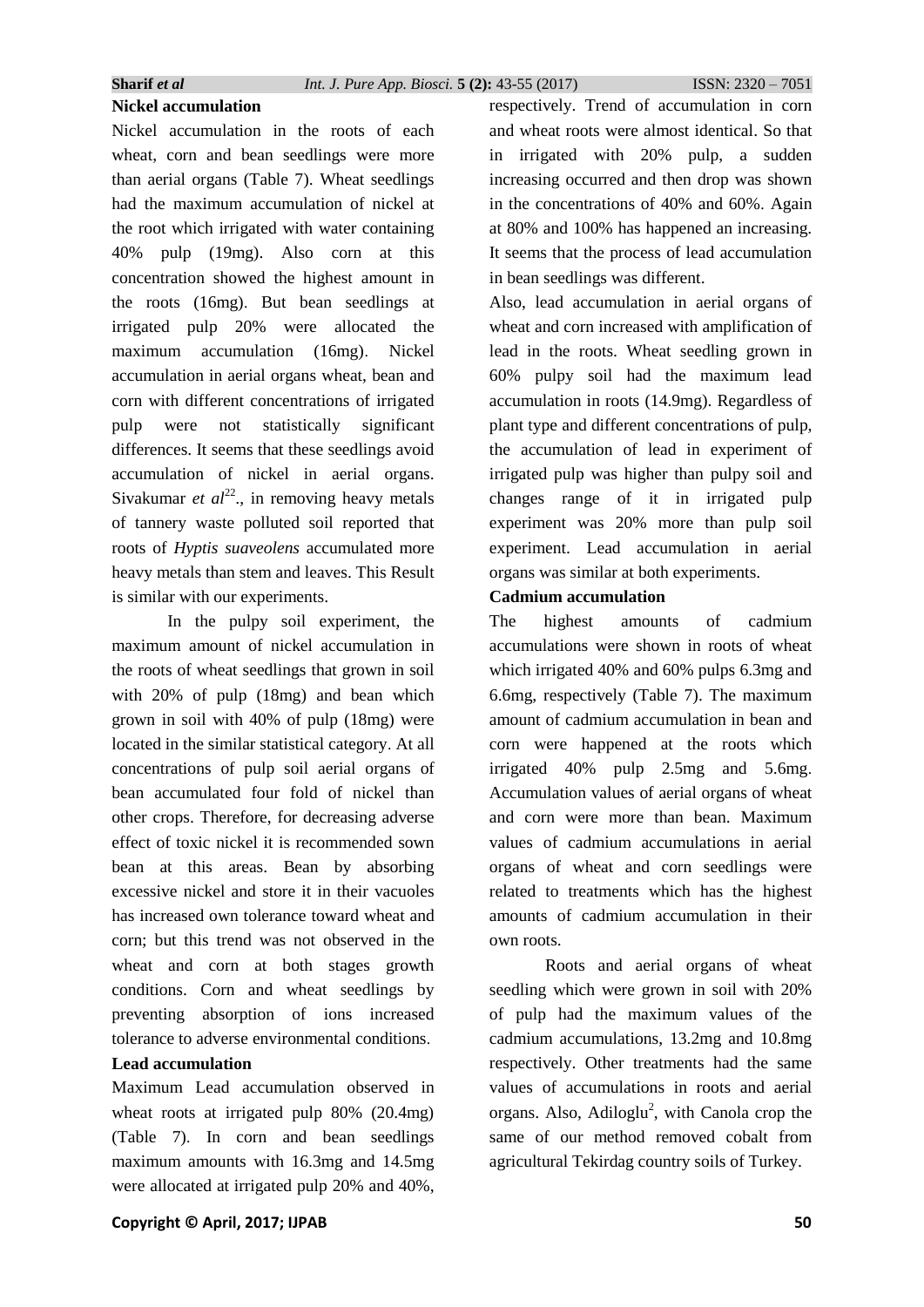| Table 7: Nickel, lead and cadmium accumulations in root and aerial organs of wheat, bean and corn |                                                                             |  |  |
|---------------------------------------------------------------------------------------------------|-----------------------------------------------------------------------------|--|--|
|                                                                                                   | The bro-bedieview of conservations of the dealers in real to the resolution |  |  |

|                                                                                                                                                                                                                                                    | under different pulp concentrations of irrigated and soil                                                                                                                                                                                    |                  |                          |                  |                                   |                        |                        |                        |                       |                     |                           |                  |                  |
|----------------------------------------------------------------------------------------------------------------------------------------------------------------------------------------------------------------------------------------------------|----------------------------------------------------------------------------------------------------------------------------------------------------------------------------------------------------------------------------------------------|------------------|--------------------------|------------------|-----------------------------------|------------------------|------------------------|------------------------|-----------------------|---------------------|---------------------------|------------------|------------------|
|                                                                                                                                                                                                                                                    |                                                                                                                                                                                                                                              |                  | Nickel accumulation (mg) |                  |                                   |                        | Lead accumulation (mg) |                        |                       |                     | Cadmium accumulation (mg) |                  |                  |
|                                                                                                                                                                                                                                                    |                                                                                                                                                                                                                                              |                  | Irrigated pulp           |                  | Pulp soil                         |                        | Irrigated pulp         |                        | Pulp soil             | Irrigated pulp      |                           |                  | Pulp soil        |
|                                                                                                                                                                                                                                                    | Concentration<br>$(\%)$                                                                                                                                                                                                                      | Root             | Aerial<br>organ          | Ro<br>ot         | Aeria<br>1<br>orga<br>$\mathbf n$ | Root                   | Aerial<br>organ        | Root                   | Aerial<br>organ       | Root                | Aerial<br>organ           | Root             | Aerial<br>organ  |
|                                                                                                                                                                                                                                                    | control                                                                                                                                                                                                                                      | 10 <sup>de</sup> | 0.8 <sup>h</sup>         | 10 <sup>d</sup>  | $0.8^{\text{op}}$                 | 0.9 <sup>h1</sup>      | $0.4^1$                | 0.9 <sup>m</sup>       | 0.8 <sup>m</sup>      | $0.2^{\text{fg}}$   | $0.2^{\circ}$             | 1.4 <sup>d</sup> | 0.1 <sup>d</sup> |
|                                                                                                                                                                                                                                                    | 20                                                                                                                                                                                                                                           | $16^{ac}$        | 0.7 <sup>h</sup>         | 18 <sup>a</sup>  | $0.2^p$                           | 18.4 <sup>bd</sup>     | 2.8 <sup>il</sup>      | 6.6 <sup>eg</sup>      | $0.3^{\rm m}$         | 1.1 <sup>fg</sup>   | $0.3^{\circ}$             | $13.2^{\rm a}$   | $10.8^{ab}$      |
|                                                                                                                                                                                                                                                    | 40                                                                                                                                                                                                                                           | 19 <sup>a</sup>  | 1.1 <sup>gh</sup>        | 12 <sup>cd</sup> | $2.5^{lp}$                        | 0.5 <sup>h1</sup>      | $0.4^1$                | $7.9^e$                | $0.5^{\rm m}$         | $6.3^\circ$         | $1.1^{\overline{fg}}$     | $8.4^{bc}$       | $5.9^\circ$      |
| Wheat                                                                                                                                                                                                                                              | 60                                                                                                                                                                                                                                           | $17^{ab}$        | 0.7 <sup>h</sup>         | 7 <sup>ef</sup>  | $1.\overline{3^{mp}}$             | 6.7 <sup>gk</sup>      | $0.4^1$                | $14.9^{bc}$            | $5.2^{fi}$            | $6.6^{\circ}$       | 4.1 <sup>d</sup>          | 0.1 <sup>d</sup> | 0.6 <sup>d</sup> |
|                                                                                                                                                                                                                                                    | 80                                                                                                                                                                                                                                           | $15^{ab}$        | $1.3^{gh}$               | 6 <sup>ef</sup>  | $2.7^{\overline{lp}}$             | $20.4^{\overline{a}}$  | $8.5^{f_1}$            | $5.4^{\text{fh}}$      | 3.0 <sup>11</sup>     | 1.9 <sup>eg</sup>   | $1.2$ <sup>fg</sup>       | 0.1 <sup>d</sup> | 0.6 <sup>d</sup> |
|                                                                                                                                                                                                                                                    | 100                                                                                                                                                                                                                                          | $17^{ab}$        | 0.9 <sup>h</sup>         | $11^{cd}$        | $5.8^{f_1}$                       | $8.5^{\rm fi}$         | 3.5 <sup>il</sup>      | $10.\overline{4^{cd}}$ | 6.9 <sup>eg</sup>     | $0.7^{1}$           | 2.0 <sup>eg</sup>         | 0.1 <sup>d</sup> | 0.1 <sup>d</sup> |
|                                                                                                                                                                                                                                                    | control                                                                                                                                                                                                                                      | 13 <sup>cd</sup> | $3.8^{\text{fh}}$        | $2^{jn}$         | $1.5^{\text{mp}}$                 | $1.\overline{6^{h1}}$  | 1.1 <sup>il</sup>      | $2.3^{hk}$             | 1.3 <sup>km</sup>     | $0.2$ <sup>fg</sup> | 0.1 <sup>g</sup>          | 0.1 <sup>d</sup> | 0.1 <sup>d</sup> |
|                                                                                                                                                                                                                                                    | 20                                                                                                                                                                                                                                           | $16^{ac}$        | $4.1^{\text{fh}}$        | $11^{cd}$        | 8.0 <sup>ef</sup>                 | 13.7 <sup>df</sup>     | $2.5^{jl}$             | 7.1 <sup>eg</sup>      | $4.9^{g}$             | 1.0 <sup>fg</sup>   | 0.2 <sup>g</sup>          | 0.3 <sup>d</sup> | 0.2 <sup>d</sup> |
| Bean                                                                                                                                                                                                                                               | 40                                                                                                                                                                                                                                           | 14 <sup>bd</sup> | $4.2^{\text{fh}}$        | 18 <sup>a</sup>  | $5.5^{g}$                         | $14.5^{\circ}$         | $2.8^{\rm il}$         | $15.7^{\rm b}$         | $3.5^{\rm hk}$        | 2.5 <sup>df</sup>   | 0.3 <sup>g</sup>          | 0.3 <sup>d</sup> | 0.2 <sup>d</sup> |
| 12 <sup>cd</sup><br>$4.4^{\text{fh}}$<br>$13^{cd}$<br>6.9 <sup>eh</sup><br>4.2 <sup>h1</sup><br>0.4 <sup>d</sup><br>7.6 <sup>ef</sup><br>1.6 <sup>km</sup><br>0.4 <sup>d</sup><br>1.4 <sup>fg</sup><br>$11.4^{eg}$<br>0.6 <sup>g</sup><br>60       |                                                                                                                                                                                                                                              |                  |                          |                  |                                   |                        |                        |                        |                       |                     |                           |                  |                  |
|                                                                                                                                                                                                                                                    | $3.6^{hk}$<br>0.5 <sup>d</sup><br>11 <sup>ce</sup><br>$5.0^{\text{fh}}$<br>12 <sup>cd</sup><br>$3.0^{k0}$<br>9.6 <sup>eh</sup><br>3.1 <sup>il</sup><br>11.9 <sup>d</sup><br>0.6 <sup>d</sup><br>1.9 <sup>eg</sup><br>1.0f <sup>g</sup><br>80 |                  |                          |                  |                                   |                        |                        |                        |                       |                     |                           |                  |                  |
| 7 <sup>eh</sup><br>1.2 <sup>kl</sup><br>0.5 <sup>d</sup><br>10 <sup>de</sup><br>3.4 <sup>jm</sup><br>7.1 <sup>g</sup> k<br>0.1 <sup>d</sup><br>2.5 <sup>gh</sup><br>$2.8^{j1}$<br>2.3 <sup>km</sup><br>0.5 <sup>g</sup><br>0.6 <sup>g</sup><br>100 |                                                                                                                                                                                                                                              |                  |                          |                  |                                   |                        |                        |                        |                       |                     |                           |                  |                  |
|                                                                                                                                                                                                                                                    | control                                                                                                                                                                                                                                      | 1 <sup>gh</sup>  | $0.4^h$                  | $2^{jn}$         | 0.4 <sup>p</sup>                  | 1.3 <sup>hl</sup>      | $0.7^{1}$              | 1.7 <sup>km</sup>      | $0.6^{\rm m}$         | 0.4 <sup>g</sup>    | 0.1 <sup>g</sup>          | 0.1 <sup>d</sup> | 0.1 <sup>d</sup> |
|                                                                                                                                                                                                                                                    | 20                                                                                                                                                                                                                                           | 10 <sup>de</sup> | 1.4 <sup>gh</sup>        | $15^{\rm b}$     | $0.9^{\text{op}}$                 | $16.3^{\overline{cd}}$ | 1.4 <sup>kl</sup>      | $13.2^{\overline{cd}}$ | $0.6^{\rm m}$         | 0.8 <sup>fg</sup>   | 0.2 <sup>g</sup>          | $2.4^d$          | 0.7 <sup>d</sup> |
| Com                                                                                                                                                                                                                                                | 40                                                                                                                                                                                                                                           | $16^{ac}$        | 1.4 <sup>gh</sup>        | $13^{bc}$        | 1.1 <sup>np</sup>                 | 4.7 <sup>h1</sup>      | 0.9 <sup>il</sup>      | $14.8^{bc}$            | 1.3 <sup>km</sup>     | $5.6^{\text{cd}}$   | 3.7 <sup>de</sup>         | 1.6 <sup>d</sup> | 1.1 <sup>d</sup> |
|                                                                                                                                                                                                                                                    | 60                                                                                                                                                                                                                                           | 7 <sup>ef</sup>  | 1.3 <sup>gh</sup>        | $5^{g k}$        | $0.5^{\rm p}$                     | 1.9 <sup>h1</sup>      | 1.3 <sup>il</sup>      | 6.2 <sup>eg</sup>      | $2.\overline{1^{km}}$ | 4.2 <sup>d</sup>    | 1.8 <sup>eg</sup>         | 1.3 <sup>d</sup> | 1.3 <sup>d</sup> |
|                                                                                                                                                                                                                                                    | 80                                                                                                                                                                                                                                           | 7 <sup>ef</sup>  | 1.2 <sup>gh</sup>        | 7 <sup>ef</sup>  | $1.5^{mp}$                        | 9.9 <sup>eh</sup>      | 2.9 <sup>eh</sup>      | 8.1 <sup>e</sup>       | 1.3 <sup>km</sup>     | 0.7 <sup>fg</sup>   | 0.5 <sup>g</sup>          | 0.1 <sup>d</sup> | 1.6 <sup>d</sup> |
|                                                                                                                                                                                                                                                    | 100                                                                                                                                                                                                                                          | 3 <sup>th</sup>  | 0.9 <sup>h</sup>         | 8 <sup>ef</sup>  | 0.9 <sup>op</sup>                 | 7.3 <sup>gi</sup>      | $2.3^{jl}$             | $5.2^{f_1}$            | 1.1 <sup>km</sup>     | $1.5$ <sup>fg</sup> | 2.9 <sup>df</sup>         | 0.1 <sup>d</sup> | 0.1 <sup>d</sup> |
|                                                                                                                                                                                                                                                    | Means with the same letter(s) don't have significant differences with multiple range tests at 0.05 probability level.                                                                                                                        |                  |                          |                  |                                   |                        |                        |                        |                       |                     |                           |                  |                  |

#### **Chromium accumulation**

Chromium accumulation of seedlings which irrigated with different concentrations of pulp had roots of wheat, corn and bean maximum values than aerial organs (Table 8). The highest accumulation was shown in roots of wheat with irrigated 80% pulp (9.6mg) and treatments of 20%, 60% and 100% placed in second group. Roots of corn and bean irrigated with water 40% pulp had the highest values 8.3mg and 9.5mg, respectively. Al-Anbari *et*   $al^3$ ., reported that accumulation of chromium was high in roots of *Catharanthus roseus* than stem of it.

 The maximum amount of chromium accumulation was observed in roots of wheat and corn that were grown in soil containing 20% pulp 7.6mg and 5.1mg, respectively. Also, trend of accumulation in roots of bean seedling has been constant at different concentrations. Amounts of chromium accumulations in roots of wheat, corn and bean in experiment which irrigated with different concentrations of pulp were more than pulp soil experiment. Al-Anbari *et al*<sup>3</sup>, used

**Copyright © April, 2017; IJPAB 51** 

*Catharanthus roseus* for phytoremediating of chromium contaminated Iraqi soils. Chromium removal amounts was in August (93%), July (33%), June (12%) and May (7%) and they suggested that this plant has been effective for removing this metal from soil irrigated by waste water.

#### **Manganese accumulation**

Manganese accumulation in roots and aerial organs of wheat, corn and beans in seedlings irrigated with different concentrations of pulp were more than 2 to 4 fold than nickel, chromium, cadmium, and lead (Table 8). At all treatments amount of manganese accumulation in roots of wheat and corn which irrigated with 80% pulp was the highest values 178.0mg and 182.1mg, respectively. The highest amount of accumulation with in aerial organs was observed in corn seedlings. Trend of manganese accumulation in the roots of corn and wheat was similar. So that at the beginning with a gentle slope increases and then in irrigated 100% pulp has fallen eventually. It seems that wheat and corn seedlings had to adapt as a same method for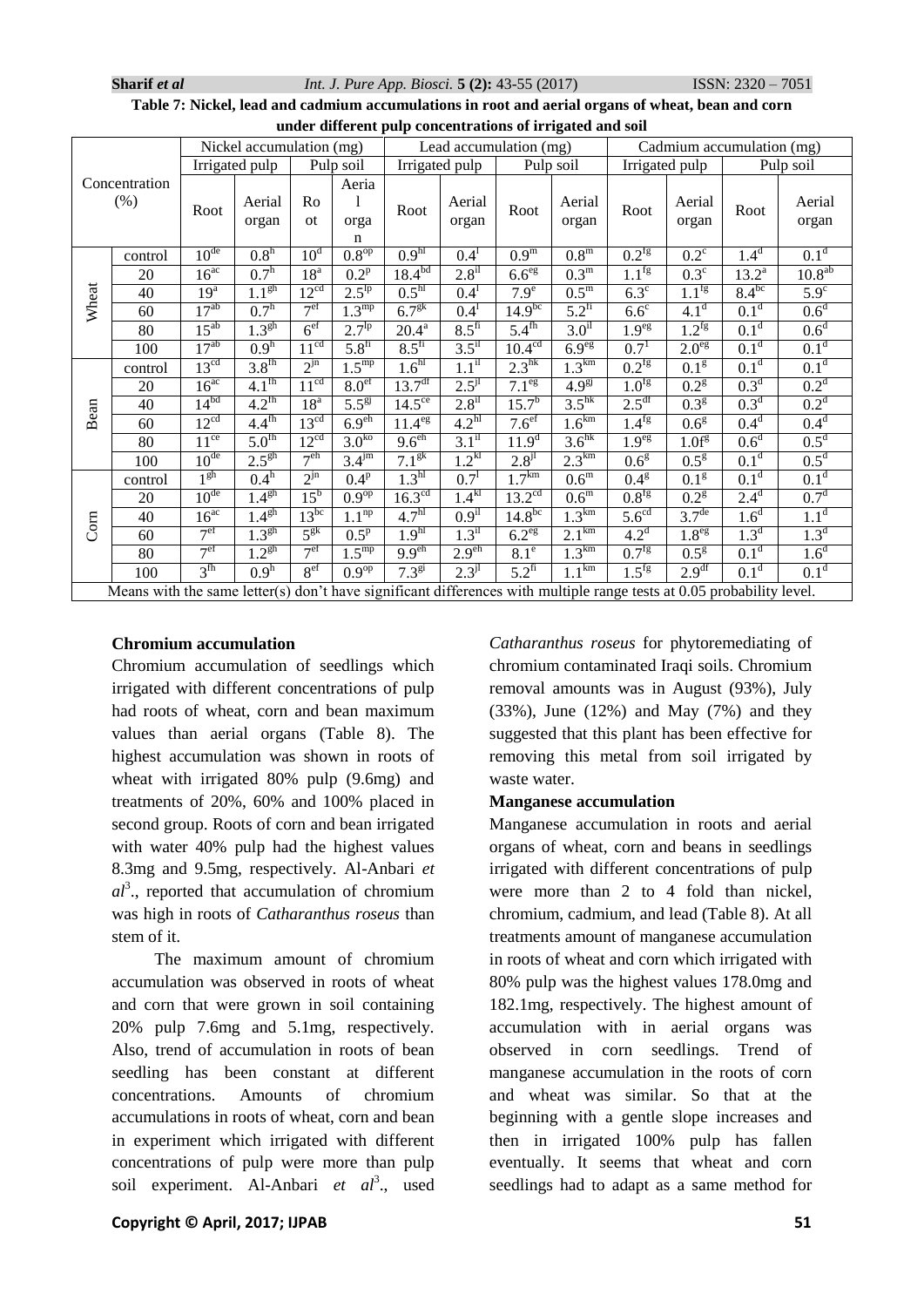environmental conditions. This trend was reverse for bean seedlings.

In pulpy soil experiment roots of wheat, corn and bean had more manganese accumulation than aerial organs. The maximum amounts were allocated to roots of wheat, corn and bean seedlings in soil containing 40% pulp with 276.6mg, 262.5mg and 286.9mg, respectively. The highest manganese accumulation levels were observed in aerial organs of wheat and corn grown in soil containing 40% pulp.

# **Copper accumulation**

The copper accumulation in the roots of all wheat, corn and bean treatments was more than their aerial organs (Table 8). It is interesting that most of copper accumulation for each plant was shown in the treatments which were cultivated in the soil pulp. Also, in

wheat roots it is prominent. Maximum values were allocated to root wheat with containing 60% pulp of irrigated water 91.8mg and soil 100% pulp 357.5mg.

Bean had high tolerance to metal stresses due to had more aerial organ weight than two other plants of wheat and corn.

Heavy metal up-taking in crops and transporting of it in soil profile and plant also was studied by Mehmandoost-Kotlar et al<sup>16</sup>. They demonstrated that the medium and strong waste water were unable to contaminate the cucumber fruits. However, despite a considerable amount of absorption by roots at first days of growth, heavy metal concentration decreased significantly in the last days of sampling. Therefore it seems that heavy metals were in low traces in economic organs and it could be consumed by human.

**Table 8:** *Chromium,* **manganese and copper accumulations in root and aerial organs of wheat, bean and corn under different pulp concentrations of irrigated and soil**

|                         |             |                    | Chromium accumulation (mg) |                                 |                   |                       |                        | Manganese accumulation (mg) |                        |                      |                        | Copper accumulation (mg)                                                                                              |                    |
|-------------------------|-------------|--------------------|----------------------------|---------------------------------|-------------------|-----------------------|------------------------|-----------------------------|------------------------|----------------------|------------------------|-----------------------------------------------------------------------------------------------------------------------|--------------------|
|                         | Concentrati |                    | Irrigated pulp             |                                 | Pulp soil         |                       | Irrigated pulp         | Pulp soil                   |                        | Irrigated pulp       |                        |                                                                                                                       | Pulp soil          |
|                         | on $(\%)$   | Root               | Aerial                     | Root                            | Aerial            | Root                  | Aerial                 | Root                        | Aerial                 | Root                 | Aerial                 | Root                                                                                                                  | Aerial             |
|                         |             |                    | organ                      |                                 | organ             |                       | organ                  |                             | organ                  |                      | organ                  |                                                                                                                       | organ              |
|                         | control     | $1.3^{jk}$         | $0.1^{jk}$                 | 0.5 <sup>kl</sup>               | $0.2^1$           | 18.8 <sup>p</sup>     | $17.2^{p}$             | 9.5 <sup>r</sup>            | 7.3 <sup>r</sup>       | 17.0 <sup>no</sup>   | $9.4^{\circ}$          | $16.6^\circ$                                                                                                          | $11.9^{\circ}$     |
|                         | 20          | 8.8 <sup>bd</sup>  | $0.4^{jk}$                 | 7.6 <sup>a</sup>                | $0.3^1$           | $129.1^{\text{ef}}$   | 116.0                  | $179.4^{\overline{g}}$      | $68.1^{\overline{0q}}$ | $72.0^\circ$         | $37.1^{f1}$            | $128.6^{hi}$                                                                                                          | $27.7^{\text{mo}}$ |
| Wheat                   | 40          | 4.7 <sup>g</sup>   | $1.0^{\rm ik}$             | $3.6^\circ$                     | 0.4 <sup>kl</sup> | $132.4^{df}$          | 81.6 <sup>lm</sup>     | $276.6^{b}$                 | 132.9 <sup>hi</sup>    | $75.5^\circ$         | $28.9^{hn}$            | $177.1$ <sup>fg</sup>                                                                                                 | $38.5^{k0}$        |
|                         | 60          | $8.4^{be}$         | $1.2^{ik}$                 | $3.2^{\text{ef}}$               | 0.8 <sup>kl</sup> | $151.8^{bc}$          | $75.3^{\rm m}$         | 188.9 <sup>g</sup>          | $78.9^{pq}$            | $91.8^{ab}$          | $27.6^{ho}$            | $264.9^{bc}$                                                                                                          | $64.4^{kl}$        |
|                         | 80          | $9.6^{\mathrm{a}}$ | $1.6^{ik}$                 | 0.6 <sup>kl</sup>               | 0.5 <sup>kl</sup> | $178.0^a$             | $85.1^{km}$            | $210.1^{\text{de}}$         | 149.3 <sup>h</sup>     | $80.2^{bc}$          | $25.4^{k0}$            | $282.4^{b}$                                                                                                           | $46.3^{k0}$        |
|                         | 100         | $8.2^{be}$         | $0.4^k$                    | 0.4 <sup>kl</sup>               | 0.4 <sup>kl</sup> | $137.3^{\text{ce}}$   | $108.7^{g}$            | $147.5^{h}$                 | 84.0 <sup>mo</sup>     | $78.4^\circ$         | $24.6^{k0}$            | $357.5^{\circ}$                                                                                                       | $33.7^{10}$        |
|                         | control     | 1.0 <sup>jk</sup>  | $0.3^{jk}$                 | $1.1^{\rm ik}$                  | $0.3^{1}$         | 10.8 <sup>p</sup>     | 9.6 <sup>p</sup>       | 15.9 <sup>r</sup>           | $11.5^r$               | $24.0^{10}$          | $14.2^{\circ}$         | $22.8^\circ$                                                                                                          | $16.3^\circ$       |
|                         | 20          | $9.4^{b}$          | $1.0^{jk}$                 | $3.3^{\text{ef}}$               | 0.31              | $151.6^{bc}$          | $30.8^{\text{op}}$     | $150.4^{h}$                 | 50.2 <sup>qr</sup>     | 46.6 <sup>df</sup>   | $23.51^{\circ}$        | $110.7^{\rm i}$                                                                                                       | $31.8^{10}$        |
|                         | 40          | $9.5^{b}$          | $0.9^{jk}$                 | $3.7^e$                         | 0.5 <sup>kl</sup> | 129.5 <sup>ef</sup>   | $31.\overline{7^{op}}$ | $286.\overline{9^a}$        | $54.3^{oq}$            | $44.2^{dg}$          | $30.2^{gn}$            | $178.5^{fg}$                                                                                                          | $30.2^{10}$        |
| Bean                    | 60          | 8.5 <sup>bd</sup>  | $0.9^{jk}$                 | $2.6^h$                         | $2.4^h$           | $39.5^{\text{op}}$    | $44.7^{no}$            | $198.8$ <sup>ef</sup>       | $91.1^{\text{ln}}$     | 45.4 <sup>df</sup>   | $30.3^{gn}$            | $218.0^{de}$                                                                                                          | $57.3^{km}$        |
|                         | 80          | 8.5 <sup>bd</sup>  | $0.9^{jk}$                 | 3.5 <sup>ef</sup>               | 0.5 <sup>kl</sup> | $124.4^{\text{eh}}$   | $39.5^{no}$            | $173.7^{\circ}$             | $60.3^{pq}$            | 46.6 <sup>df</sup>   | $34.9^{fm}$            | $235.1^{\circ}$                                                                                                       | $34.1^{10}$        |
|                         | 100         | 8.3 <sup>bd</sup>  | 0.7 <sup>jk</sup>          | 3.9 <sup>ef</sup>               | $1.5^{ik}$        | $149.6^{bd}$          | $36.4^{\circ}$         | $157.6^{\overline{h}}$      | 66.8 <sup>oq</sup>     | $40.4^\text{ei}$     | $21.3^{\text{mo}}$     | 247.9 <sup>cd</sup>                                                                                                   | $45.1^{k0}$        |
|                         | control     | $1.0^{jk}$         | $0.1^k$                    | 0.4 <sup>kl</sup>               | $0.3^{1}$         | $9.5^p$               | $8.7^{\rm p}$          | $9.1^r$                     | 5.4                    | $22.1^{10}$          | $10.0^\circ$           | $18.0^\circ$                                                                                                          | $15.0^\circ$       |
|                         | 20          | $3.3^{g_1}$        | $0.2^k$                    | 5.1 <sup>b</sup>                | 0.4 <sup>kl</sup> | $126.4$ <sup>eg</sup> | $14.8^{p}$             | $109.6^{k}$                 | $88.5^{\rm ln}$        | $37.1^{f}$           | $13.7^{\circ}$         | $118.0^1$                                                                                                             | 59.5 <sup>km</sup> |
|                         | 40          | $8.3^{be}$         | $0.3^{jk}$                 | 3.4 <sup>ef</sup>               | 0.5 <sup>kl</sup> | $160.6^{b}$           | $119.0^{ei}$           | $262.5^{bc}$                | $221.6^d$              | $47.0$ <sup>df</sup> | $15.5^{no}$            | $129.9^{i}$                                                                                                           | $25.7^{\text{mo}}$ |
| $\overline{\text{Com}}$ | 60          | 4.0 <sup>fg</sup>  | $0.2^k$                    | $2.3^{gh}$                      | 0.5 <sup>kl</sup> | $159.0^{b}$           | $126.6$ <sup>eg</sup>  | $248.4^{a}$                 | 220.7 <sup>d</sup>     | $41.7^{\text{eh}}$   | $25.7^{10}$            | 154.7 <sup>gh</sup>                                                                                                   | $69.7^{jk}$        |
|                         | 80          | 7.1 <sup>de</sup>  | $0.7^{jk}$                 | $2.\overline{1}^{\overline{h}}$ | $0.7^{j}$         | $182.1^a$             | $137.0^{\circ}$        | $104.2^{kl}$                | $98.3^{jk}$            | $48.2$ <sup>df</sup> | $21.\overline{7^{mo}}$ | $228.6^{\circ}$                                                                                                       | $43.2k^{\circ}$    |
|                         | 100         | 4.9 <sup>fg</sup>  | $0.2^k$                    | 2.0 <sup>h</sup>                | 0.6 <sup>kl</sup> | $155.9^{bc}$          | $100.6^{ik}$           | $117.0^{ik}$                | $101.0^{jk}$           | $39.5^\text{ej}$     | $16.5^{no}$            | $250.9^{\circ}$                                                                                                       | $17.6^{\circ}$     |
|                         |             |                    |                            |                                 |                   |                       |                        |                             |                        |                      |                        | Means with the same letter(s) don't have significant differences with multiple range tests at 0.05 probability level. |                    |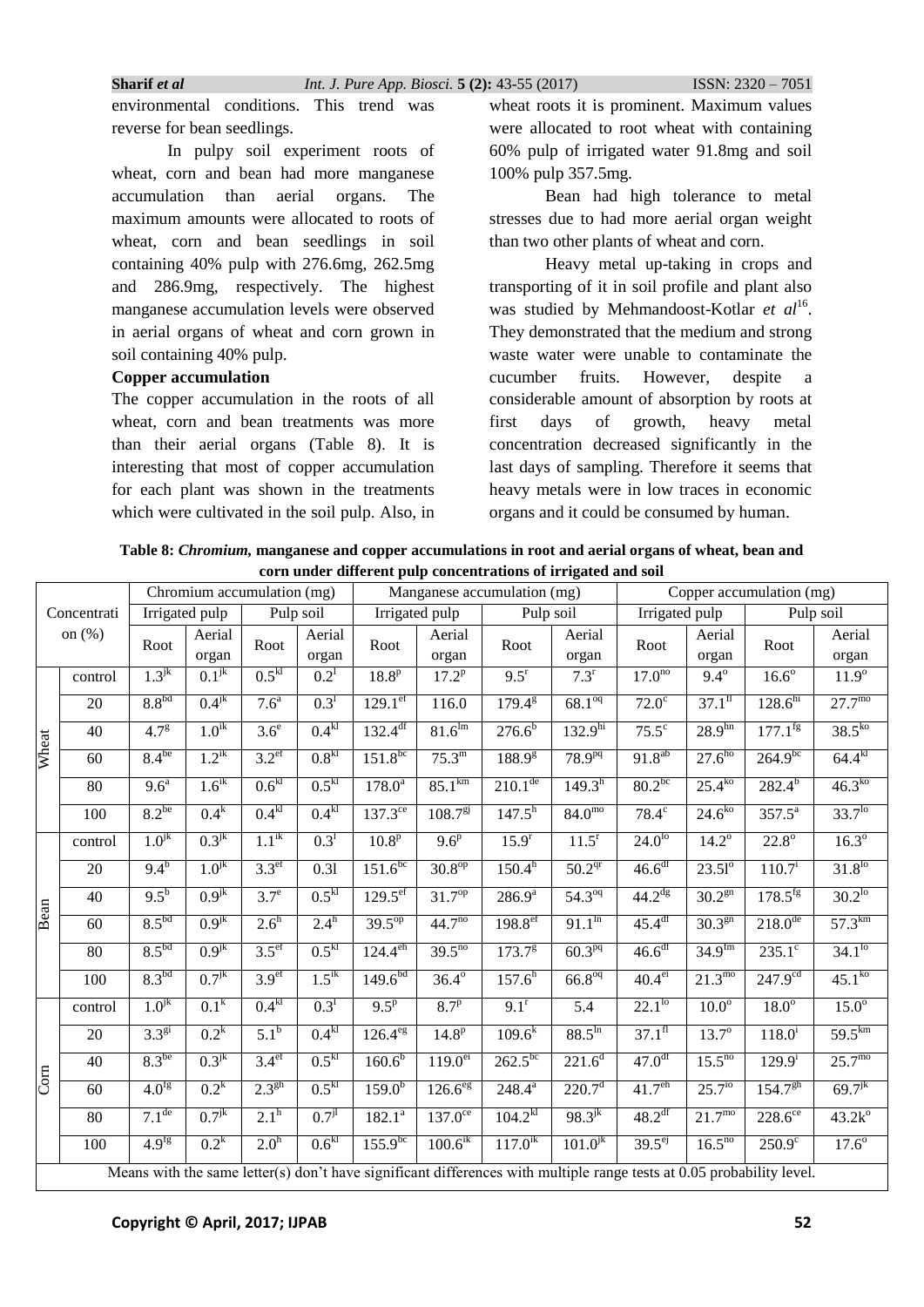|  | Sharif <i>et al</i> | <i>Int. J. Pure App. Biosci.</i> 5 (2): 43-55 (2017) | $ISSN: 2320 - 7051$ |
|--|---------------------|------------------------------------------------------|---------------------|
|--|---------------------|------------------------------------------------------|---------------------|

**Variation percentage**  Within plants bean had the most accumulations of lead, chromium and copper and wheat with high values of cadmium and manganese also, nickel more allocated to corn (Table 9). The success of heavy metal remediation process depends on those plants which can accumulates desired levels of metal concentration in their aerial organs (100-1000 folds) without any visible symptoms. Therefore in our selected crops, observed amount of accumulations were in many hundred folds and termed as hyperaccumulators crops. Different researchers reported that the indigenous hyperaccumulator plants could reduce the migration of heavy metals through the soil medium, also known as the phytostabilisation mechanism<sup>18</sup>. In another study by Hamzah *et*   $al^8$ ., also reported the potential of using indigenous hyperaccumulator plants to stabilize heavy metals and remediate contaminated soil to be used as agricultural soil again.

**Table 9: Variation percentage of wheat, corn and bean seedling under metal stress conditions**

| Metal                                                                    | Wheat  | Corn   | Bean   |
|--------------------------------------------------------------------------|--------|--------|--------|
| <b>Nickel</b>                                                            | 212.71 | 280.06 | 219.76 |
| Lead                                                                     | 418.94 | 320.88 | 440.74 |
| Cadmium                                                                  | 483.42 | 410.06 | 359.48 |
| Chromium                                                                 | 261.00 | 335.30 | 440.66 |
| Manganese                                                                | 499.24 | 431.46 | 357.88 |
| Copper                                                                   | 320.11 | 418.77 | 473.43 |
| Variation percentage=(mean under stress-mean non stress)/mean non stress |        |        |        |

# **CONCLUSION**

A new method is presented for purification concentration of effluents and decreases of environmental damages with using of phytoremediation processes. Bean, wheat and corn have ability for absorb and store of heavy metals. Copper accumulation in pulpy soil experiment at both roots and aerial organs was more than irrigated pulp experiment in three seedlings of wheat, corn and bean. Bean seedlings had more ion accumulation in aerial organs than other seedling plants. It is suggested that bean was cultivated for reducing destructive environmental impacts of copper in Sungun mine due to had high values of accumulation.

**Copyright © April, 2017; IJPAB 53** Many new hyperaccumulator crops that have remediate abilities need to be discovered and identified, especially the plants that can contribute to social and economic development of local population, such as industrial species. The understanding of plants regarding metal uptake process and proper aerial organs disposal is still to be unveiled. Further, research is required to develop the plants with high growth rate, high total dry matter, improved heavy metal uptake,

translocation and tolerance by using genetic engineering for the effective phytoremediation. The complexity of factors that control the efficiency of this technique, such as soil properties, plant species and climatic conditions, fact that more researchers need to be conducted.

# **Acknowledgment**

Finance of this article supported by industrial university of Urmia, Iran.

# **REFERENCES**

- 1. Abiyarifard, M., Phytoremediation and effects of chromium and silicon on triticale yield and growth. *Scinzer Journal of Agricultural and Biological Sciences*, **2(1):** 6-9 (2016).
- 2. Adiloğlu, S., Using phytoremediation with canola to remove cobalt from agricultural soils. *Polish Journal of Environmental Studies*, **25(6):** 2251-2254 (2016).
- 3. Al-Anbari, R., Al-Obaidy, A.H.M., and Al-Amari, T.J., Phytoremediation of chromium contaminated soils by using *Catharanthus roseus*. Mesopotamia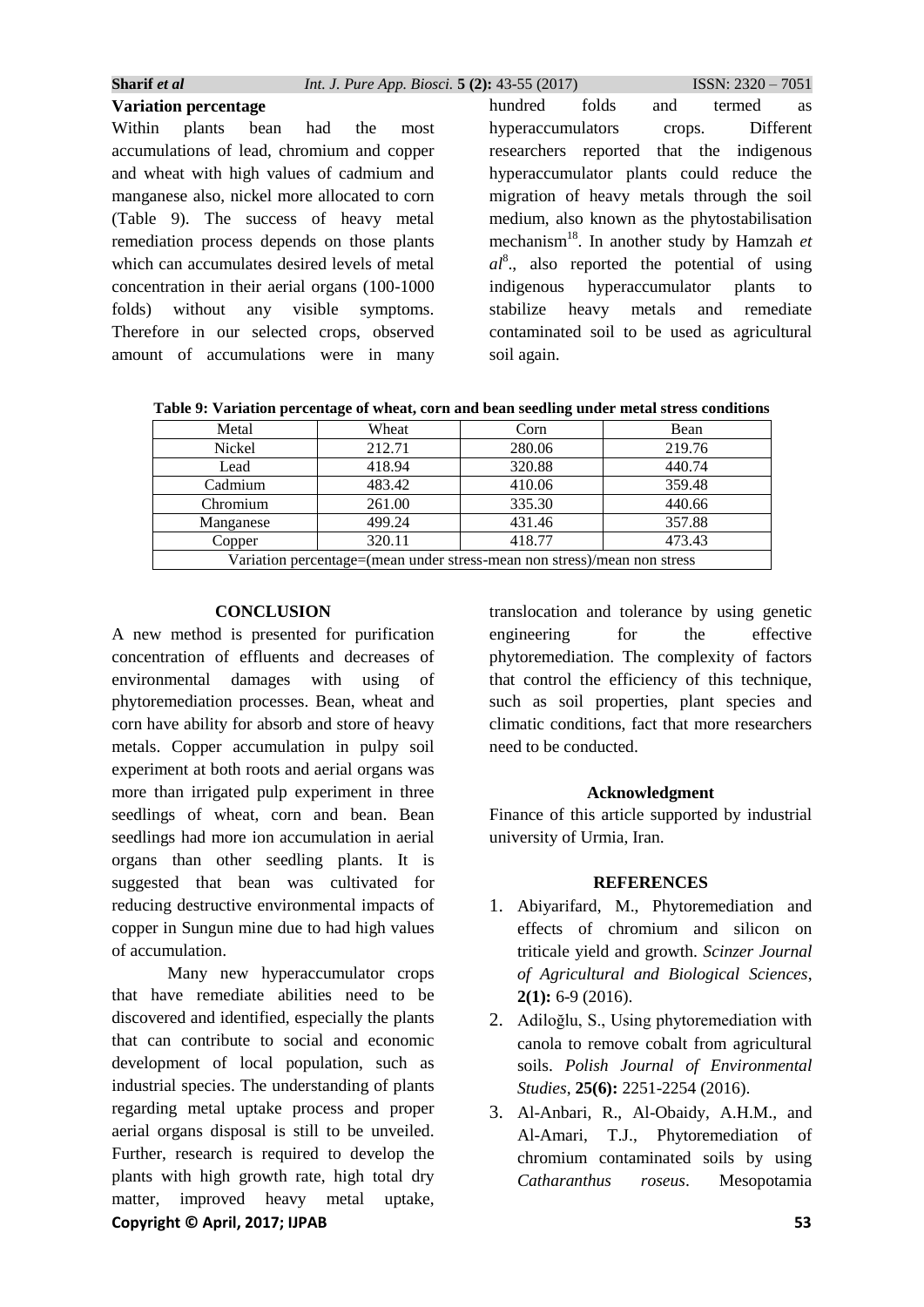Environmental Journal. **2(4):** 32-40

(2016).

- 4. Dixit, V., Pandey, V. and Shyam, R., Differential antioxidative responses to cadmium in roots and leaves of pea (*Pisum Sativum*). *Journal of Experimental Botany*, **52:** 1101-1109 (2001).
- 5. Fernandez, G.C.J., Effective selection criteria for assessing plant stress tolerance. Proceeding of the  $6<sup>th</sup>$  Symposium of Crop Science, Jun 17-19, Taiwan. p. 257 (1992).
- 6. Fischer, R.A. and Maurer, R., Drought resistance in spring wheat cultivars: I. Grain yield responses. *Australian Journal of Agricultural Research*, **29:** 897-912 (1978).
- 7. Gouda, A.H., El-Gendy, A.S., El-Razek, T.M.A., and El-Kassas, H.I., Evaluation of phytoremediation and bioremediation for sandy soil contaminated with petroleum hydrocarbons. *International Journal of Environmental Science and Development*, **7(7):** 490 493 (2016).
- 8. Hamzah, A., Kusuma, Z., Utomo, W.H., and Guritno, B., Siam weed (*Chromolaena odorata* L.) for phytoremediation of artisanal gold mine tailings. *Journal of Tropical Agriculture*, **50:** 1-2 (2012).
- 9. Hamzah, A., Hapsari, R.I. and Wisnubroto, E.I., Phytoremediation of cadmium-contaminated agricultural land using indigenous plants. *International Journal of Environmental and Agriculture Research*, **2:** 8-14 (2016).
- 10. Huang, J. W.W., Chen, J.J., Berti, W.R. and Chunningham, S.D., Phytoremediation of lead contaminated soils: Role of synthetic chelates in lead phytoextraction. *Environmental Science Technology*, **31:** 800-805 (1997).
- 11. Kanwal, S., Bano, A. and Malik, R.N., Effects of *arbuscular mycorrhizal* fungi on wheat growth, physiology, nutrition and cadmium uptake under increasing cadmium stress. *International Journal of Agronomy and Agricultural Research*, **7:** 30-42 (2012).
- 12. Kanwal, S., Bano, A. and Malik, R.N., Role of *arbuscular mycorrhizal* fungi in phytoremediation of heavy metals and effects on growth and biochemical activities of wheat (*Triticum aestivum* L.) plants in Zn contaminated soils. *African Journal of Biotechnology*, **15(20):** 872-883 (2016).
- 13. Karunyal, S., Renuga, G. and Paliwal, K., Effects of tannery effluent on seed germination, leaf area, biomass and mineral content of some plants. *Bioresource Technology*, **47:** 215-218 (1994).
- 14. Khan, A., Sharif, M., Ali, A., Shah, S.N.M., Mian, I.A., Wahid, F., Jan, B., Adnan, M., Nawaz, S. and Ali, N., Potential of AM fungi in phytoremediation of heavy metals and effect on yield of wheat crop. *American Journal of Plant Sciences*, **5:** 1578-1586 (2014).
- 15. Kristin, A.S., Serna, R.R., Peraz, F.I., Enriques, B.C., Gallegos, J.A.A., Vallego, P.R., Wassimi, N. and Kelly, J.D., Improving common bean performance under drought stress. *Crop Science*, **37:** 43-50 (1997).
- 16. Mehmandoost Kotlar, A., Hashemi Monfared, S. A. and Azhdary Moghadam, M., Cadmium uptake by plant and transport in soil column under industrial Wastewater irrigation: A Case Study. *International Journal of Environmental Research*, **9(3):** 913-922 (2015).
- 17. Nayak, A.K., Jena, R.C., Jena, S., Bhol, R. and Patra, H.K., Phytoremediation of hexavalent chromium by *Triticum aestivum*. *Scientia Agriculturae*, **9(1):** 16- 22 (2015).
- 18. Robinson, B., Banuelos G., Conesa, H.M., Evangelou, M.W.H. and Schulin, R., The phyomanagment of trace elements in soil. *Critical Reviews in Plant Science,* **28:**  240-266 (2009).
- 19. Rosielle, A.A., and Hamblin, J., Theoretical aspects of selection for yield in stress and non-stress environments. *Crop Science*, **21:** 943-946 (1981).